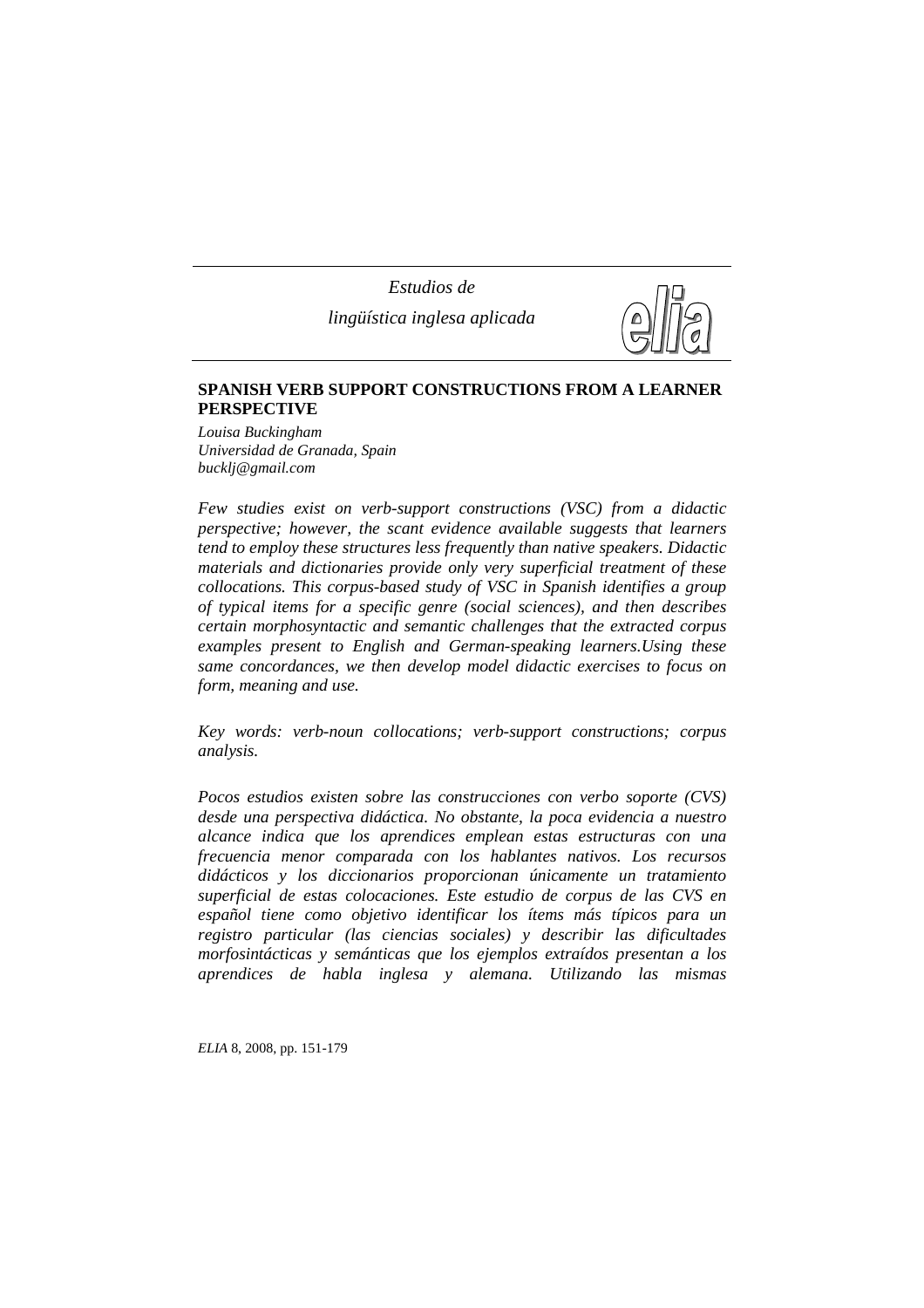*concordancias, desarrollamos ejercicios didácticos que enfocan las formas, el sentido y el uso.* 

*Palabras clave: colocaciones verbonominales; construcciones con verbo soporte; análisis de corpus.* 

# **1. Introduction**

For some time, studies in phraseology have underlined the significant contribution of formulaic language to the achievement of fluency (Dörnyei & Thurrell, 1994) and, consequently, the need for language teaching contexts to dedicate increased attention and resources to the teaching of formulaic language. This study inquires into one aspect of formulaic language, noun-verb collocations with a so-called delexical, or support verb. These structures, common to many languages, have been variously termed: *formas descompuestas verbonominales* (Dubskỳ, 1965); *stretched verb constructions* (Allerton, 2002); *Stützverbkonstruktion*, *Streckformen des Verbes* (Starke, 1975); *light verbs, verbos ligeros (*Bosque, 2001*); construcciones con verbo soporte (*Bustos Plaza, 2005); *construcciones con verbo de apoyo* (Alonso Ramos, 2004; *construcciones con verbo vicario* (Mendívil Giró, 1999); *construction à verbs support (*Giry-Schneider, 1987); *Funktionsverbgefüge* (von Polenz, 1963); *support verb constructions (*Danlos, 1992*); complex verb structures* (Nickel 1968); *unidades sintagmáticas verbales* (Ruiz Gurillo, 2001); *verbo-nominal predicates* (Ten Cate & Vandeweghe, 1991); *composite predicates* (Cattel, 1983; Álvarez Rodriguez, 2006); *perifrastični predikat* (Konjik, 2005; 2006).

Despite being considered very common in Germanic, Romance and Slavic languages, these structures have received little attention in didactic materials, dictionaries, or even in research into learner language. Altenberg and Granger (2001) investigated the use of the verb *make* in verb support constructions (VSC) by learners of English and concluded that learners under use VSC in comparison to native speakers. The authors suggest that this may be due to lack of awareness of the importance of VSC, and insecurity with regard to morphosyntactic characteristics and semantic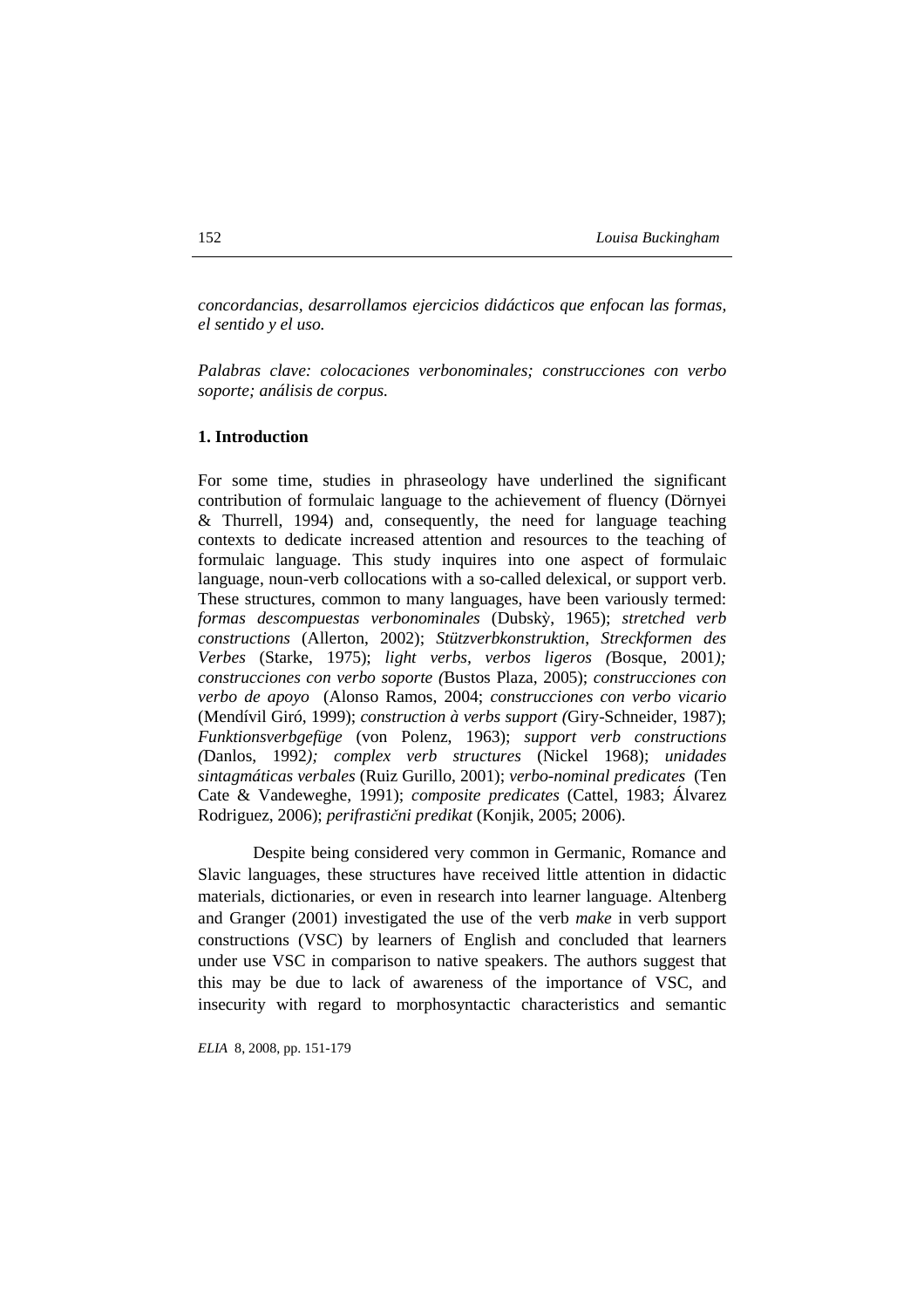subtleties. From a learner's perspective, the morphosyntactic characteristics of VSC (i.e. article use, pluralisation, admittance of modifiers etc.) are not especially salient. Easily overlooked, they are unlikely to be correctly stored and retrieved without specific attention devoted to them in a didactic context (Laufer, 2001). Due to their relatively high level of semantic transparency, VSC arguably prove a greater hurdle in productive than receptive terms. The study's first objective is to identify which VSC are characteristically used in texts belonging to the social science genre and, for this purpose, an electronic corpus of written academic texts was compiled. The second step involved the analysis of concordances to extract morphosyntactic information for each VSC considered to be of particular relevance for the correct acquisition of form by English and German-speaking learners of Spanish. Finally, didactic exercises were developed which provide focus on aspects of form meaning and use of selected VSC from this corpus.

# **2. Semantic and Syntactic Characteristics of VSC<sup>1</sup>**

Particular emblematic features can be discerned from the terms used for VSC above, such as the verb-noun unit, the extended predicate construction, and the desemantised nature of the verb. Although this phraseological phenomenon has been defined with slight variations depending on the author and language studied, an operational definition may be formulated as follows. Central examples of verb support constructions (VSC) are formed by a verb and a deverbal or deadjectival noun. The prototypical structures in the three languages used in this study are: support verb +direct object (*tomar precauciones; make a statement; eine Entscheidung treffen),* and support verb + prepositional object (*poner en duda; fall into decay; zu Ende bringen)<sup>2</sup>* . Nevertheless, Romance (and Germanic) languages very commonly display VSC examples with a structure of support verb  $+$ preposition + adjective (*poner en común; poner en claro*). Pfleiderer et al. (2000: 79, 101) include these structures in their study of Italian and maintain the adjective functions as a noun: *mettere/ avere in comune* (*questi due tavoli hanno in comune il colore scuro)*. Due to their apparent frequency, we consider it advantageous for didactic purposes to include such examples in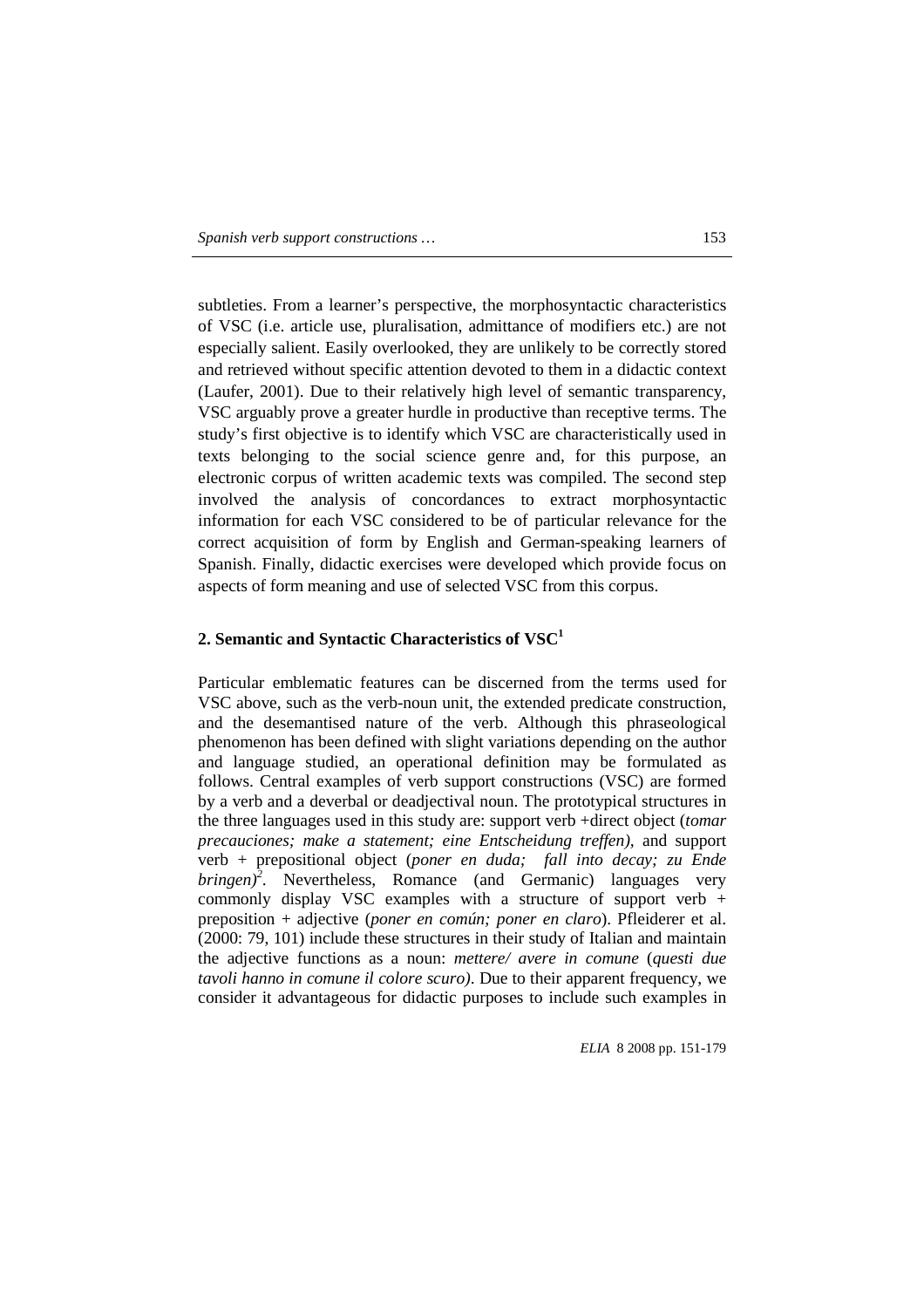this study. Further, we find that while a VSC may be formed by verb +direct object in one language, the equivalent expression in another language may involve the structure verb + preposition + adjective (e.g. *poner de relieve; to make clear; deutlich machen*). We consider that a broader, more inclusive view of the structure is of greater didactic use in a study which involves the analysis of linguistic data from a multilingual perspective.

Arbitrary restrictions (typical of any collocation) exist upon the selection of the VSC verb (for example, *tomar providencias*; *dar una disposición, adoptar una determinación*). In free combinations or verb-noun collocations, the support verb displays its full sense, or a semantically tailored sense (Allerton, 2002), which is largely lost in the VSC, or is at least only present in a vague, metaphorical manner. Rather, the verb is known for its ability to express aspect, causativity and voice, in addition to being the carrier of grammatical markers. The VSC noun does not express a figurative meaning and appears in other contexts (in free combinations) with the same meaning.

The structure displays restricted collocational characteristics: synonyms and antonyms of the support verb in it is full lexical meaning do not collocate with the noun (*tomar/coger el vaso; tomar/\*coger una decisión*). However, support verbs do have their own synonyms within the VSC, and series of synonymous verbs may be formed: *have, take, make, give a guess; tener, coger, dar miedo; die Verantwortung haben, tragen*.

Perhaps the most emblematic feature of VSC is the relationship with a simple verb. This is more complex that a mere etymological correspondence; indeed, authors such as Bustos Plaza (2005) and Pirela and Varela (1999) distinguish up to four types. Firstly, the correspondence may be both morphological and semantic: *dar un abrazo, abrazar*; *to make a wish, to wish; Überlegungen anstellen, überlegen.* Secondly, a semantic correspondence may be found but without the morphological correspondence: *dar una clase, enseñar; set fire, ignite; den Tod finden, sterben*. Conversely, a morphological relationship may be found, but without a semantic relationship: *tener ganas, ganar*; *to take the initiative, to initiate; einen Fehler machen, fehlen.* Finally, a VSC without a homologous verb is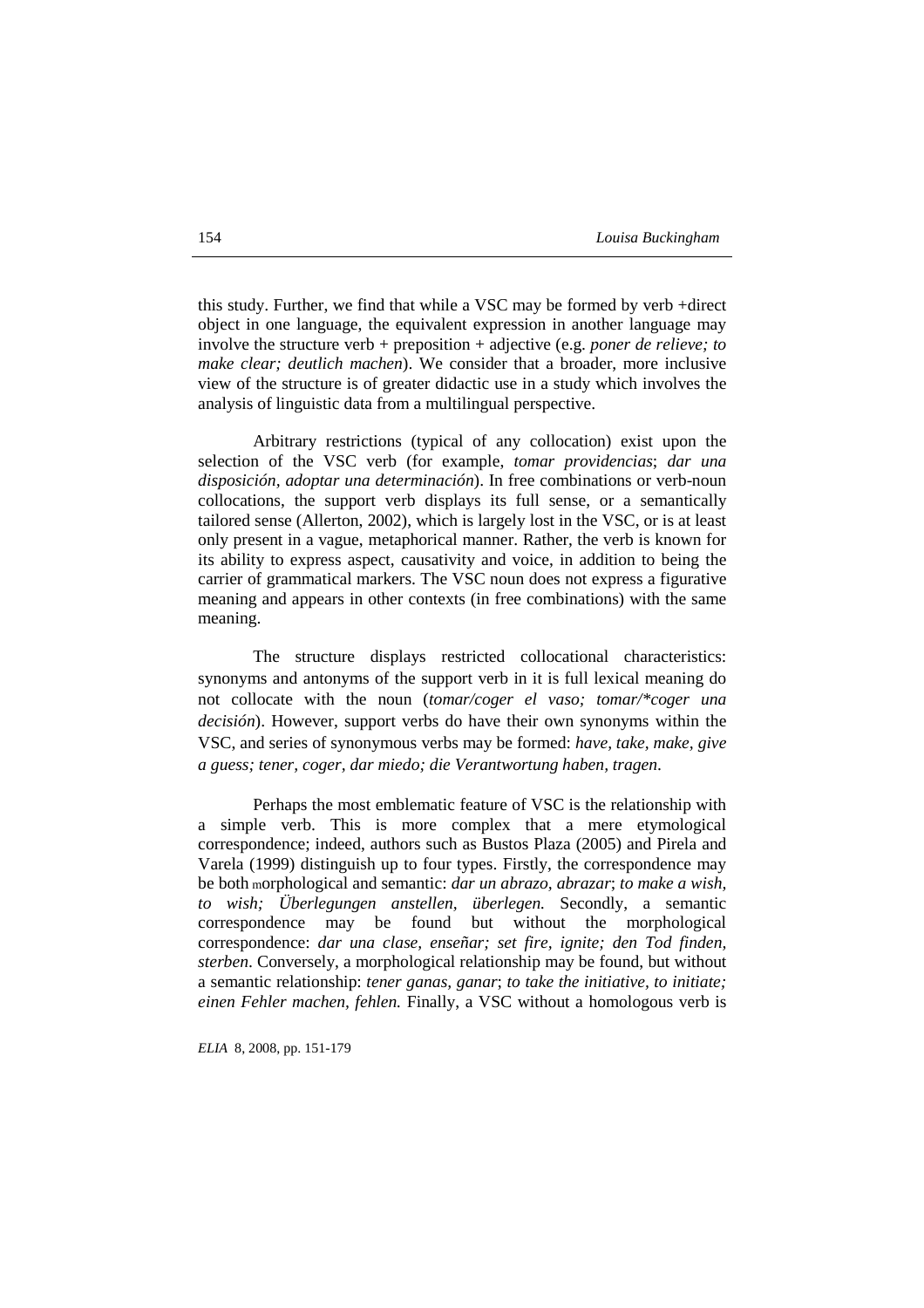the fourth possible relationship; in this case, the VSC fills a lexical gap, which is of particular didactic relevance when a simple verb equivalent does exist in the learner's native language, as in the case of *dar una pista,\*pistar; give a clue, \*to clue;* but: *einen Hinweis geben, hinweisen.* In our view, a fifth type of correspondence may be added: VSC which express only one of the possible meanings which the morphologically related simple verb is capable of expressing (*dar cita, citar; Verständnis haben, verstehen; make a statement, to state*)*.*

A second well known characteristic of VSC is the noun's facilitation of adjectival modifiers (Huddleston & Pullum, 2002; Nickel, 1968): *hacer un elogio encendido; tributar a alguien un recibimiento caluroso* (Koike, 2001). While VSC may admit adjectival modification, in the homologous simple verb construction, modification of the verb by the adverbial derivative of the same adjective is often not possible: *he had a critical fall*, \**he fell critically; they had an interesting journey, \*they journeyed interestingly* (Live, 1973; Cattel, 1983). Helbig (1979) establishes the following three-tier classification regarding the use of attributes:

- a) the noun does not take attributes: *dar vista, dar abasto, dar caza, dar suelta, dar acceso* (Bustos Plaza, 2005); *to take shelter/ cover*; \**der Betriebsleiter nahm von den Beschüssen schnellen Kenntnis*  (Helbig, 1979).
- b) the noun may take attritbutes*: dar paseos largos* (Bustos Plaza, 2005); *make strong progress; eine vorschnelle Entscheidung treffen.*
- c) the noun requires an attribute: *dar un trato personalizado; die Versammlung nahm einen ausgezeichneten Verlauf, \*die Versammlung nahm einen Verlauf* (Helbig, 1979)*.*

Other syntactic restrictions include determiner variation, relative clauses and voice (Starke, 1975; Piera & Varela, 1999; Live, 1973; Bustos Plaza, 2005). Article usage, despite displaying certain restrictions, is varied and zero article, definite and indefinite article can be used and, in some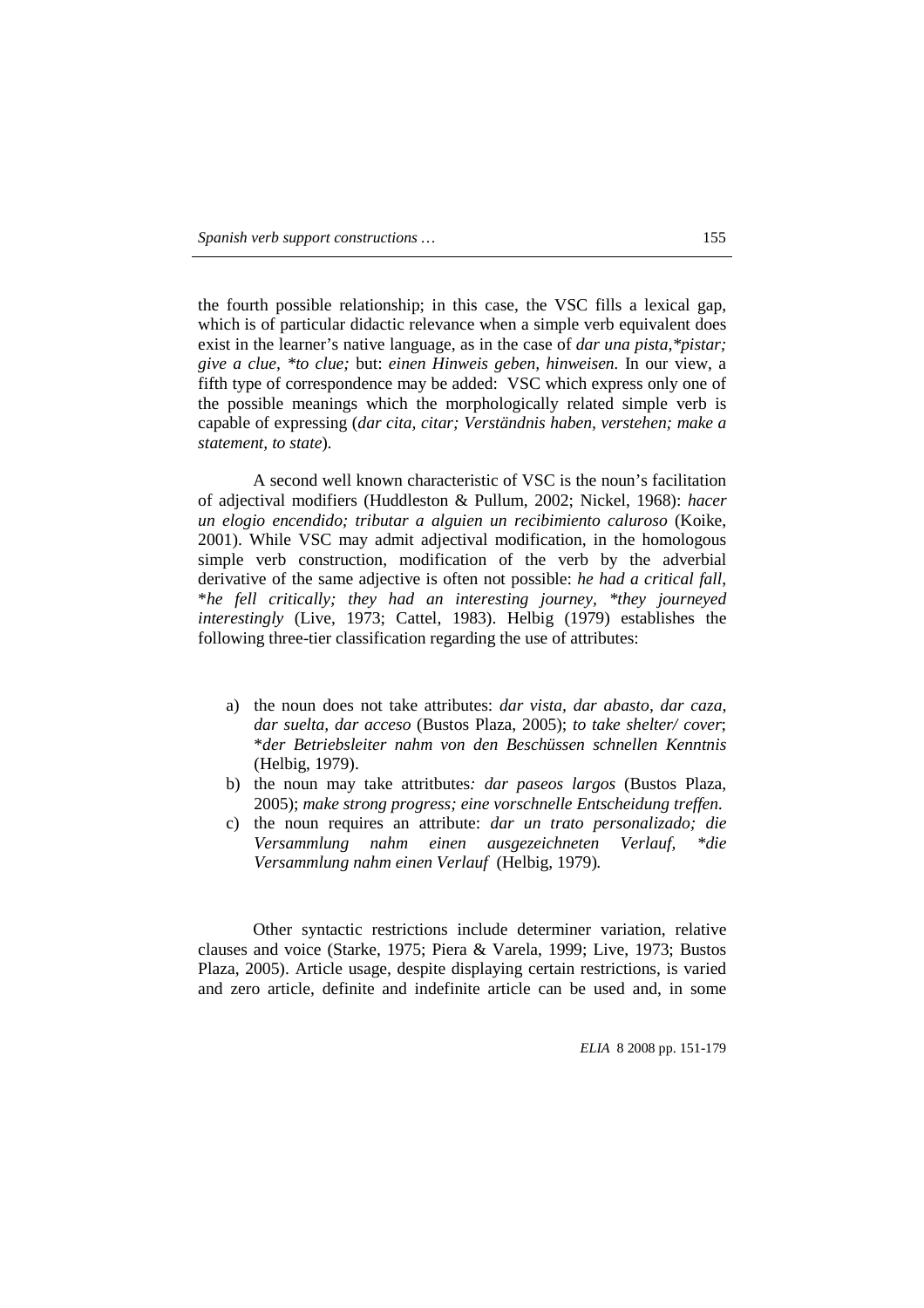VSC, the noun may appear in both singular and plural (Helbig, 1979; Grimm, 1981):

Varied: *Er nimmt kontakt/ den Kontakt/ einen Kontakt mit den Genossen auf (*Busch, 1987); *tomar nota/ tomar una nota; dar aviso/ dar un aviso* (Bustos Plaza, 2005). Zero article (frequently with uncountable nouns): *hacer daño; tener hambre; take aim, make mention.* Obligatory, fixed article use: *take the lead*; *make an impression*; *have a bath; tomar la iniciativa.* 

Similarly, restrictions may exist on operations such as relative clauses and the passive voice. As Alonso Ramos (2004) and Mendívil Giró (1999) maintain, these restrictions arise because the freedom to undergo such operations would imply a normal syntactic relationship of verb and complement. However, categorisation is not water-tight, and plentiful examples of VSC exist which permit transformations such as relative clauses and the passive voice: *las críticas que hizo; la decisión fue tomada; the look she gave him; the decision was taken; die Anerkennung, die das Theaterstück gefunden hat* (Helbig, 1979).

A final syntactic characteristic we shall note only in passing here concerns the reduction of valency (an increase is also possible but less common), whereby the simple verb's complement is omitted: *me hizo una sugerencia, \*me sugirió; we passed judgement, \*we judged; wir stiften Vewirrung, \*wir verwirren.* This characteristic is of stylistic interest, as the VSC allows a certain manipulation of informational content through this change of argument structure. In the case of English, Live (1973) and Renský (1964) point out that the VSC is the only means by which the proposition can be expressed devoid of complementation: *he walked*, while not grammatically incorrect, is uncomfortably incomplete, while *he took a walk* is not. Though this phenomenon is perhaps less common in Spanish or German than in English, similar examples can be found in these languages: *él se paseó, él dio un paseo; er spazierte, er machte einen Spaziergang*.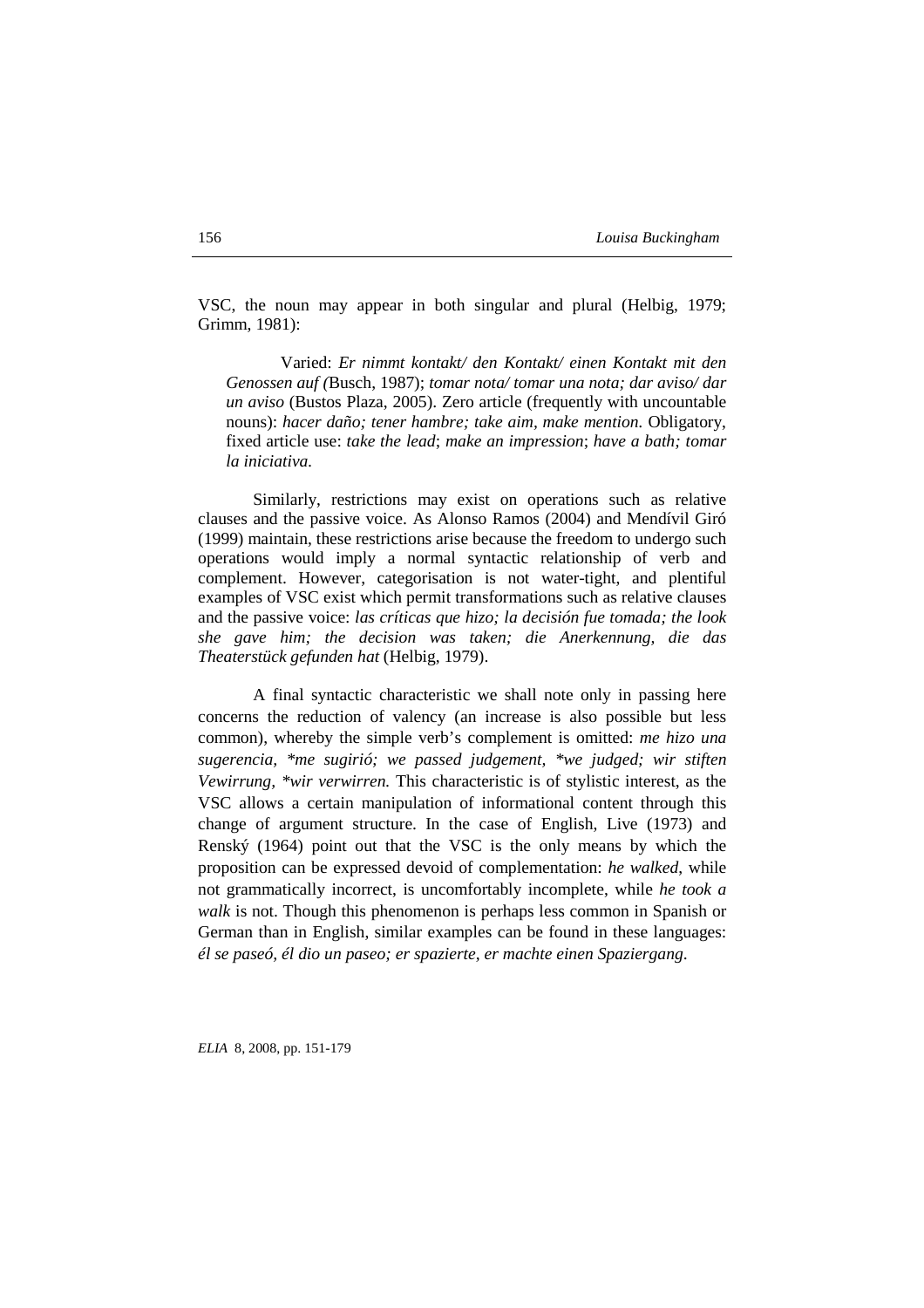In addition to the aforementioned syntactic features, VSC also express certain semantic values which are not found in the homologous simple verb. The aspectual values expressed by VSC are well documented:

Durative: *andar con + ambages, bromas, cautela; andar de + viaje, caza, patrulla; guardar silencio; sich in Verwirrung befinden.*

Inchoative: *ponerse a prueba; take by surprise, take into account, take into consideration; in Verwirrung geraten.* 

Terminative: *levantar la sesión, llegar a una conclusión; come to fame; pass judgement, reach a conclusion, meet with success; einen Entschluss fassen.*

VSC may also express passive or causative values. Koike (2001) cites the following verbs as being typical for Spanish VSC which express the passive value: *recibir, sufrir, llevarse, padecer, tener, llevarse, encontrar (recibir el bautismo)*. Likewise, for English, examples such as the following may be found: *find recognition; receive credit; suffer defeat.* Rösch (1994) lists the following verbs for German: *finden, erfahren, geniessen, erleiden, erhalten, bekommen etc. (unter den Einfluss geraten*).

Similarly, certain support verbs in combination with a VSC noun may express causation, although these verbs do not express causation in other contexts (i.e. in free combinations): *llenar, sumir, llevar, reducir, dar (dar pena, miedo, vergüenza, prisa)* (Koike, 2001). Von Polenz (1963) describes the power of verbs such as *bringen* and *setzen* to express causative values in German: *in Bewegung, in Umlauf, in Gang, in Brand, in Betrieb setzen*. In English, examples such as the following may be found: *take by surprise, take into consideration* (Live, 1973).

VSC may be distinguished from idioms on account of their lack of idiomaticity, their relative syntactic flexibility and semantic transparency. They may be distinguished from free combinations due to the arbitrary selectional restrictions, and from general verb-noun collocations owing to syntactic restrictions and the delexicalization of the support verb.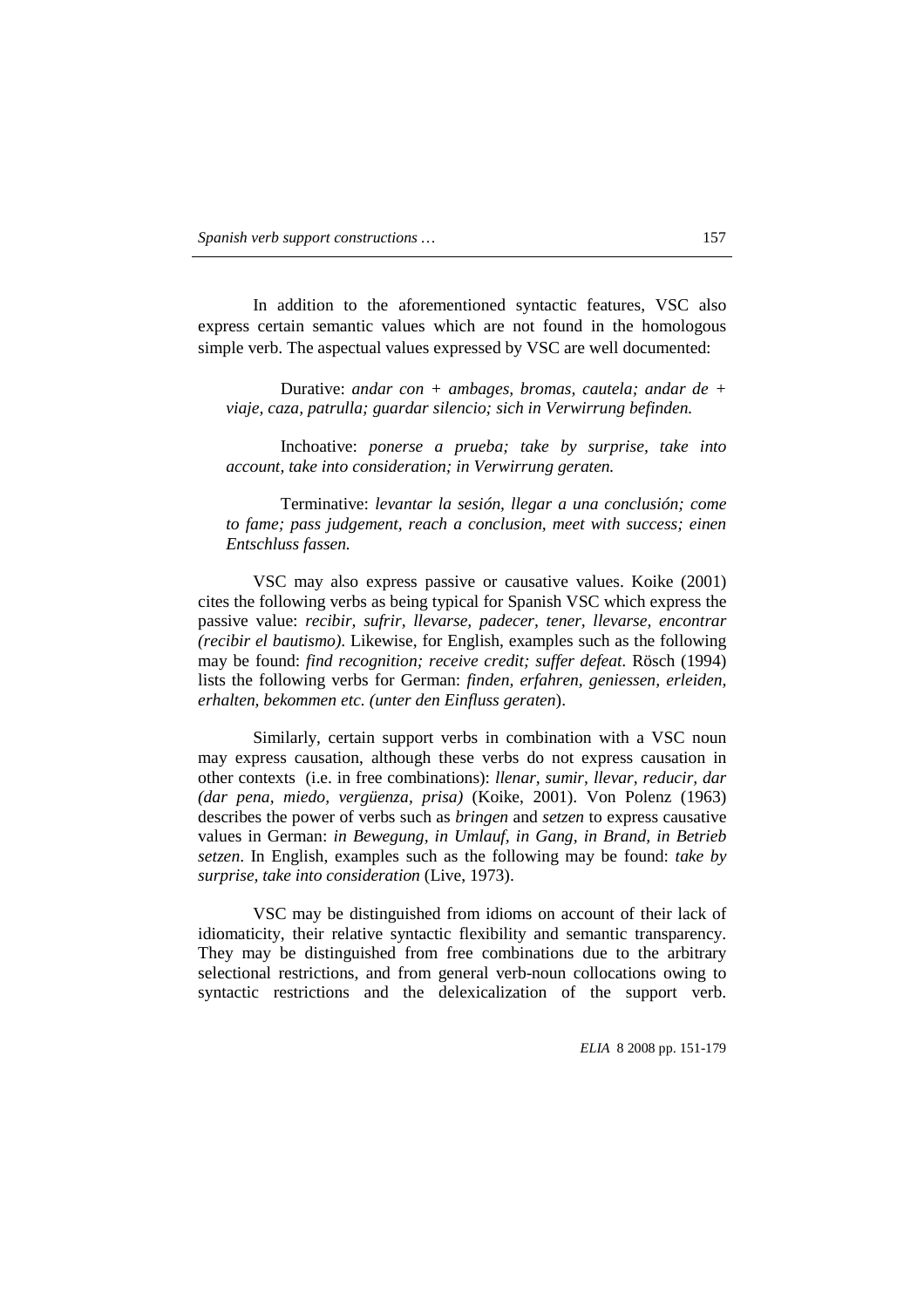Notwithstanding, the close relationship between the three phenomena mean that borderline examples exist of VSC which display certain idiomaticity and greater syntactic restrictions, or which contain a support verb with stronger semantic content, likening the construction to a verb-noun collocation.

VSC do not represent a monolithic category; while certain syntactic movements such as the formation of the passive construction, interrogatives, and attribution are often restricted, some cases can be found in which these movements are permitted. Greater levels of restriction indicate a higher degree of lexicalization, whereas nouns subject to fewer restrictions appear to be more like arguments of the verb (Giry-Schneider, 1987; Alonso Ramos, 2004).

This section has outlined briefly the principal syntactic and semantic characteristics of VSC in German, English and Spanish which will serve as a basis for our corpus investigation of these constructions. The majority of existing descriptions of VSC for these three languages are based on introspective rather than electronic corpus data. Hence, we identify a need to corroborate this data with corpus material and, secondly, to identify potential didactic challenges that VSC from this corpus may present to English and German-speaking learners of Spanish.

## **3. Approaching VSC from a Didactic Perspective**

Approaching VSC from a practically oriented perspective, the remainder of this paper explores the type of descriptive information that can assist learners reach greater confidence in their use of VSC. We attempt to identify the VSC that appear in the social science genre (and which consequently would be of greater interest to students enrolled in this academic discipline), and the type of morphosyntactic information didactic materials should aspire include. For example, the verbs *hacer* and *usar,* and the expression *hacer uso* are by no means new to upper intermediate learners, but what is it that they need to know in order to use this VSC appropriately? Further, we consider the type of morphosyntactic information that learners should be encouraged to consider when confronted, for example, by the following two possible options of expressing a particular idea: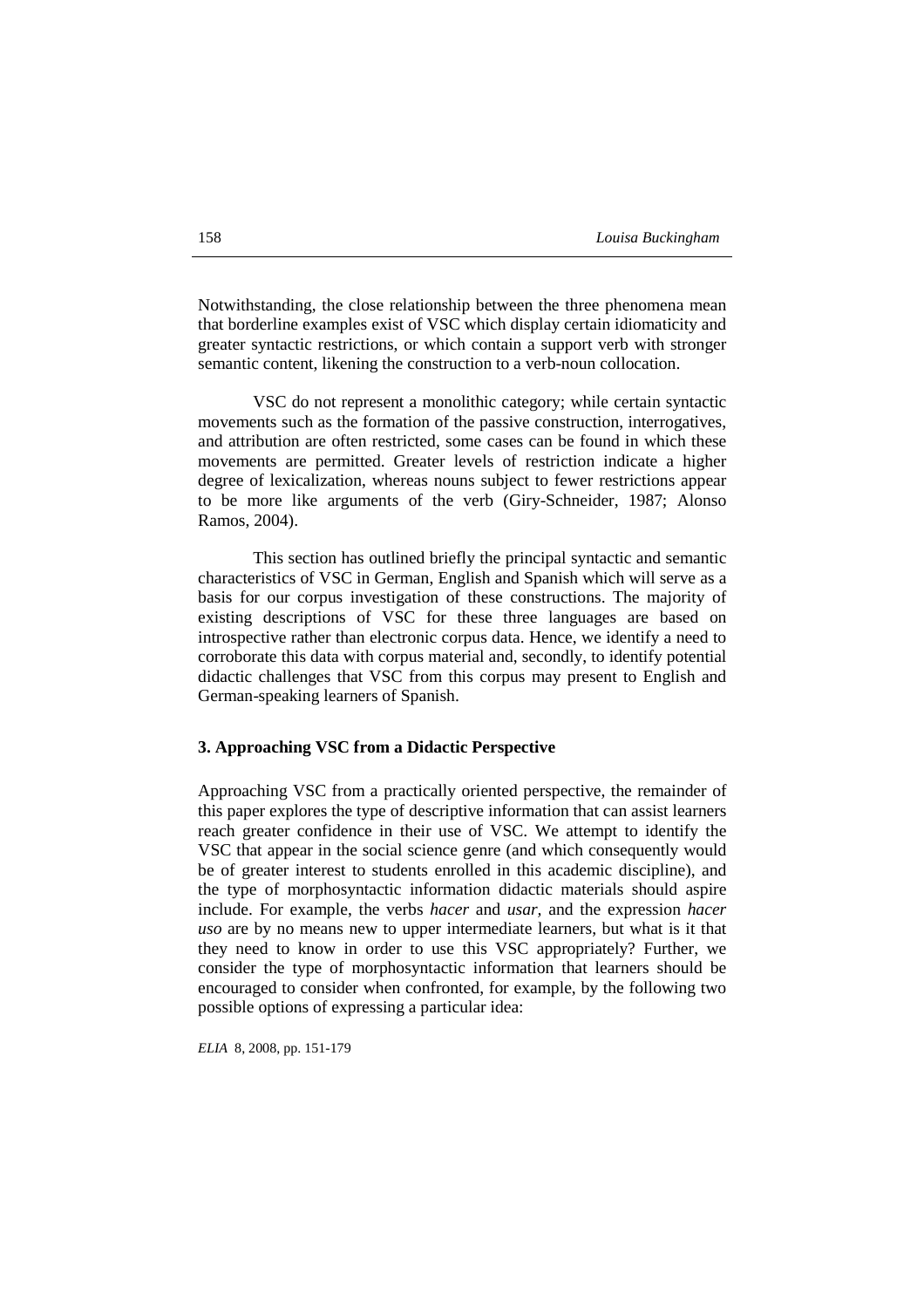*La crisis tomó por sorpresa/ sorprendió a los costarricenses.* 

*The crisis took the Costa Ricans by surprise/ surprised the Costa Ricans.* 

*Los esquemas burocráticos rígidos ponen énfasis excesivo en/ enfatizan excesivamente los procedimientos.* 

*The rigid bureaucratic structures put excessive emphasis on/ excessively emphasize the procedural issues.* 

## **3.1 Methodology**

A corpus of 1,8 million words was compiled from academic texts from the socio-political and qualitative economics sphere, written by a variety of authors (Spanish and Latin American) from the website of *Comisión económica para América Latina* (CEPAL). By working with authentic written texts and limiting ourselves to a particular genre (social sciences), we aspired firstly to identify typical VSC structures for this genre and, secondly, provide authentic syntactic and semantic descriptions of these VSC, as well as model sentences to illustrate different uses. We consider that much can be gained by using concordances in a didactic context specifically for the purpose of highlighting variants of form and contrasting VSC with the homologous simple verbs (Allen, 2007).

In order to limit the study, only two support verbs were selected: *tomar* y *poner*. The concordancing programme Wordsmith Tools 4 was used to identify all instances of these verbs, and the concordances were sifted through manually to limit the examples to VSC, according the criteria described in Section II. The concordances were then analysed to identify information which we considered to be important from a didactic perspective.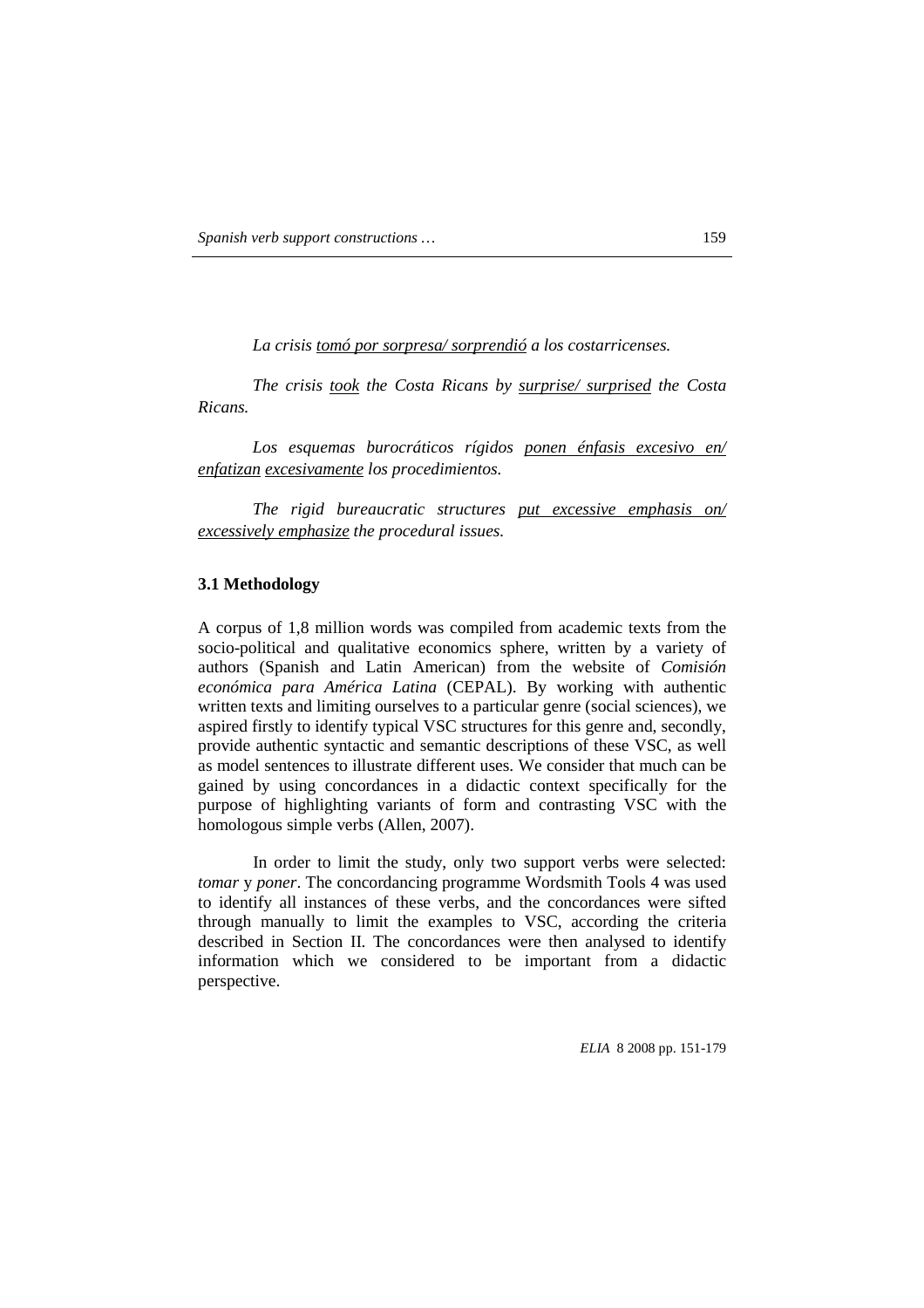# **3.2 Results and Discussion**

The corpus search produced the following 39 examples of VSC with the support verbs *poner* and *tomar*.

| poner acento        | poner en peligro      |
|---------------------|-----------------------|
| poner énfasis       | poner a prueba        |
| poner atención      | poner a disposición   |
| poner límite        | poner al servicio     |
| poner un tope       | poner a consideración |
| poner los límites   | poner al alcance      |
| poner el acento     |                       |
| poner el foco       | tomar la forma        |
| poner de manifiesto | tomar la decisión     |
| poner en marcha     | tomar acciones        |
| poner en práctica   | tomar decisiones      |
| poner en ejecución  | tomar notas           |
| poner en relieve    | tomar posición        |
| poner en riesgo     | tomar fuerza          |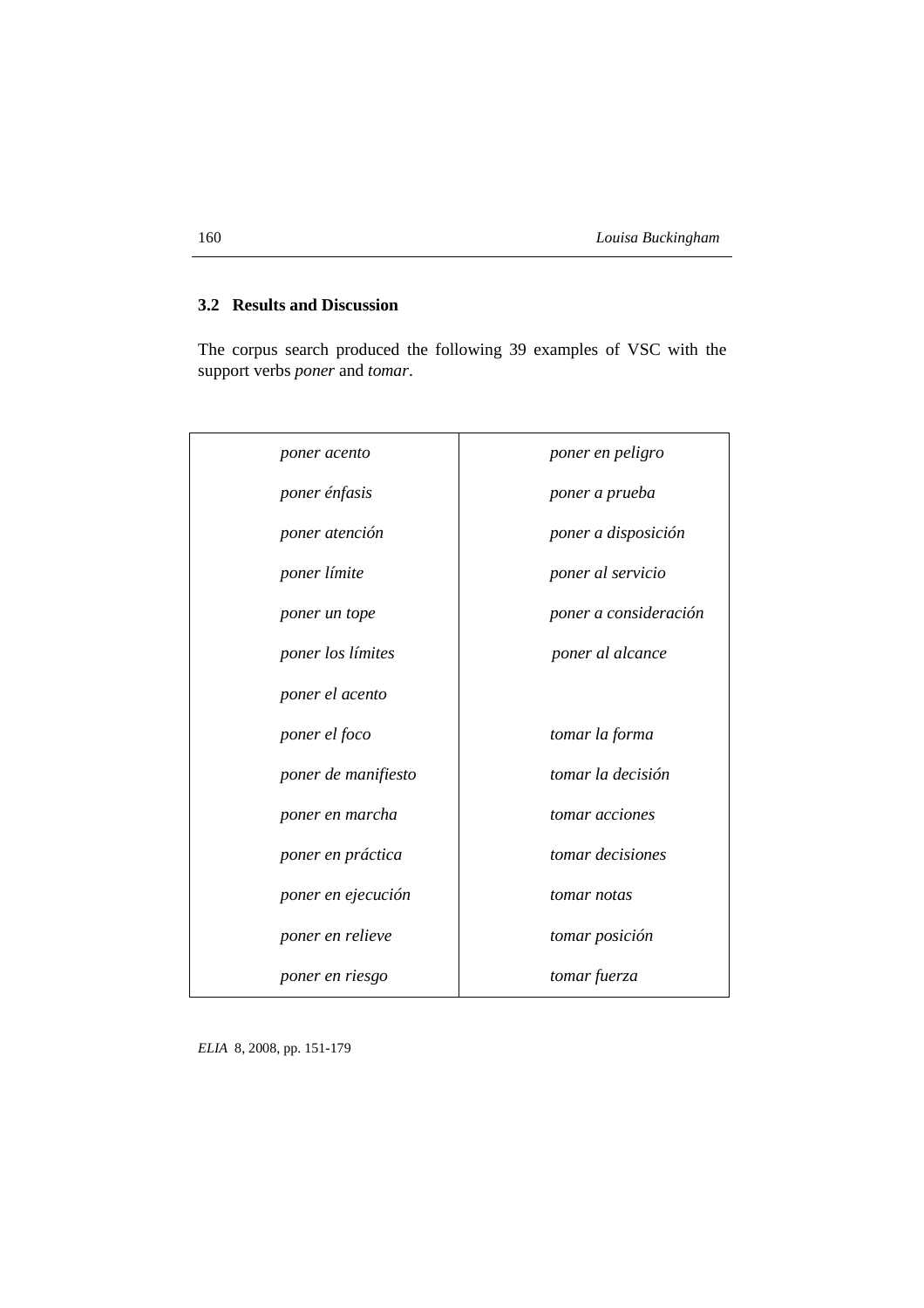| poner en igualdad   | tomar impulso          |
|---------------------|------------------------|
| poner en claro      | tomar distancia        |
| poner en común      | tomar en cuenta        |
| poner en evidencia  | tomar en arrendamiento |
| poner en movimiento | tomar por sorpresa     |
| poner en contacto   | tomar a su cargo       |

The ensuing concordance analysis provided the following morphosyntactic and semantic information relating to the characteristics of these VSC, which we consider of potential value in didactic contexts. The examples are derived straight from the corpus<sup>3</sup>.

# **3.2.1 Apparent Synonymy between the VSC and the Etymologically Related Simple Verb**

## *Tomar nota* (= *apuntar)*

*Si se contestaba afirmativamente a alguna de estas preguntas, se tomaba nota de/ se apuntaba el nombre, apellido, sexo y edad en años cumplidos.* 

English or German-speaking learners are likely to compare these two possible expressions to their equivalents: *to take note of sthg, to note sthg; sich Notizen machen, notieren.* It is advantageous for didactic materials to make such correspondences explicit, rather than assume they will be implicitly noticed. In the case of the German VSC, a different support verb is used.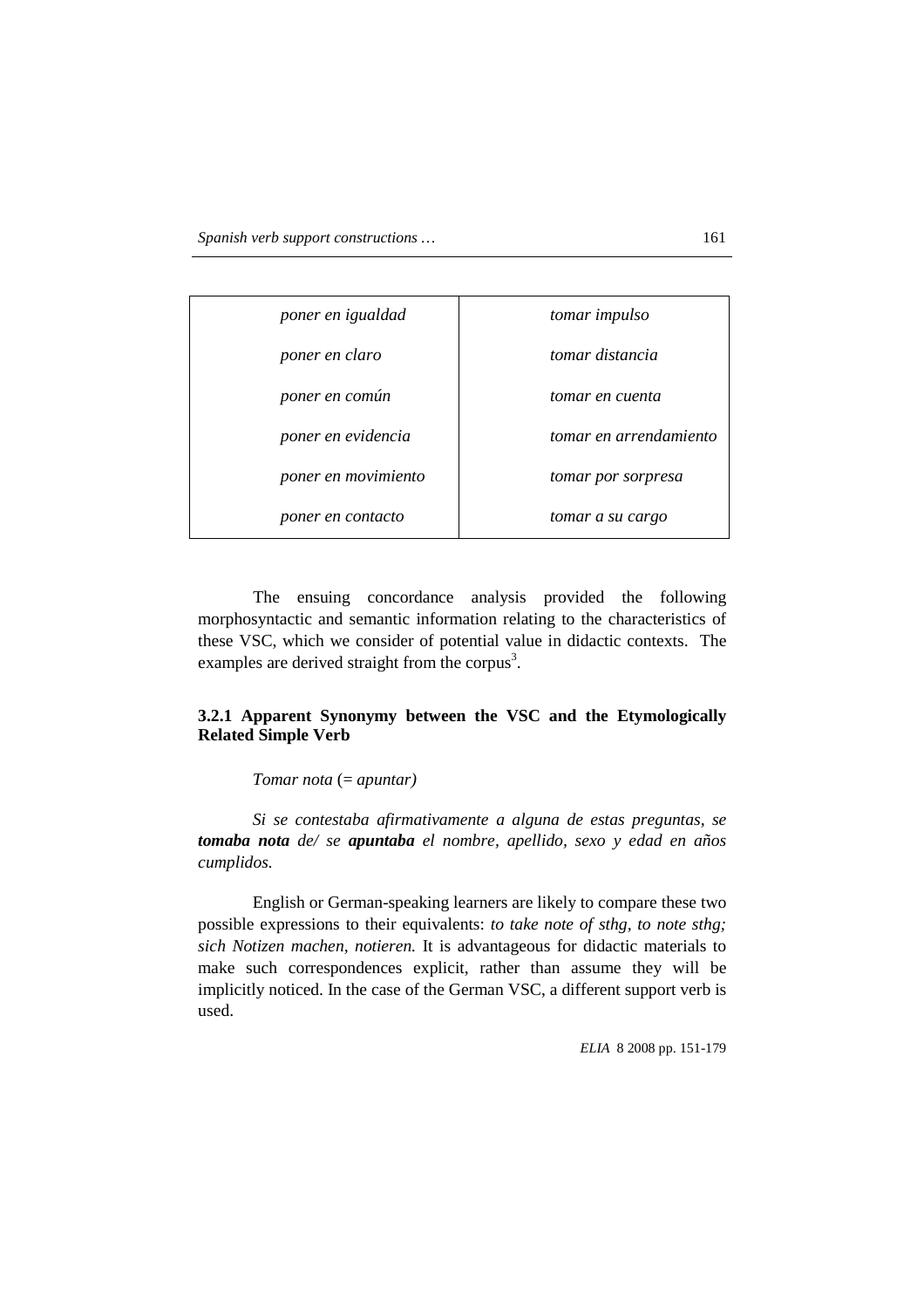## **3.2.2 Apparent Synonymy with Non-etymologically Related Simple Verb**

*Poner un tope = limitar* 

*El segundo factor que condiciona el escenario financiero es el principio de estabilidad presupuestaria, que pone un tope de gasto al conjunto de las economías de los países miembros.* 

*Poner en común = compartir* 

*Por esta razón se requiere trabajar en equipo interdisciplinario, que permita poner en común los aportes de cada faceta de análisis.* 

English or German-speaking learners are likely to find these two VSC challenging. The synonymous VSC *poner un límite/limitar* is likely to prove less problematic, and this is how *poner un tope* is likely to be understood, as both English and German allow both structures: *put a limit on, to limit*; *einen Höchstbetrag setzen, begrenzen.* Again, in the case of the German VSC, a different support verb is used. *Poner en común* may cause some surprise and learners and may well avoid its use, preferring instead a simple verb such as *compartir* which would be more akin to how this proposition would be expressed in these two languages (*to share; teilen)*.

#### **3.2.3 Avoidance of the Passive Voice or** *se***-constructions**

*Tomar en arrendamiento (= serán arrendados/ se arrendarán)* 

*Se confeccionaron 230 copias para ser utilizadas en equipos de proyección, los cuales se tomaron en arrendamiento.* 

*Tomar distancia (= se distanció de algo)* 

*Facilitaron el desarrollo de un enfoque que tomó distancia respecto al tradicional pronóstico.*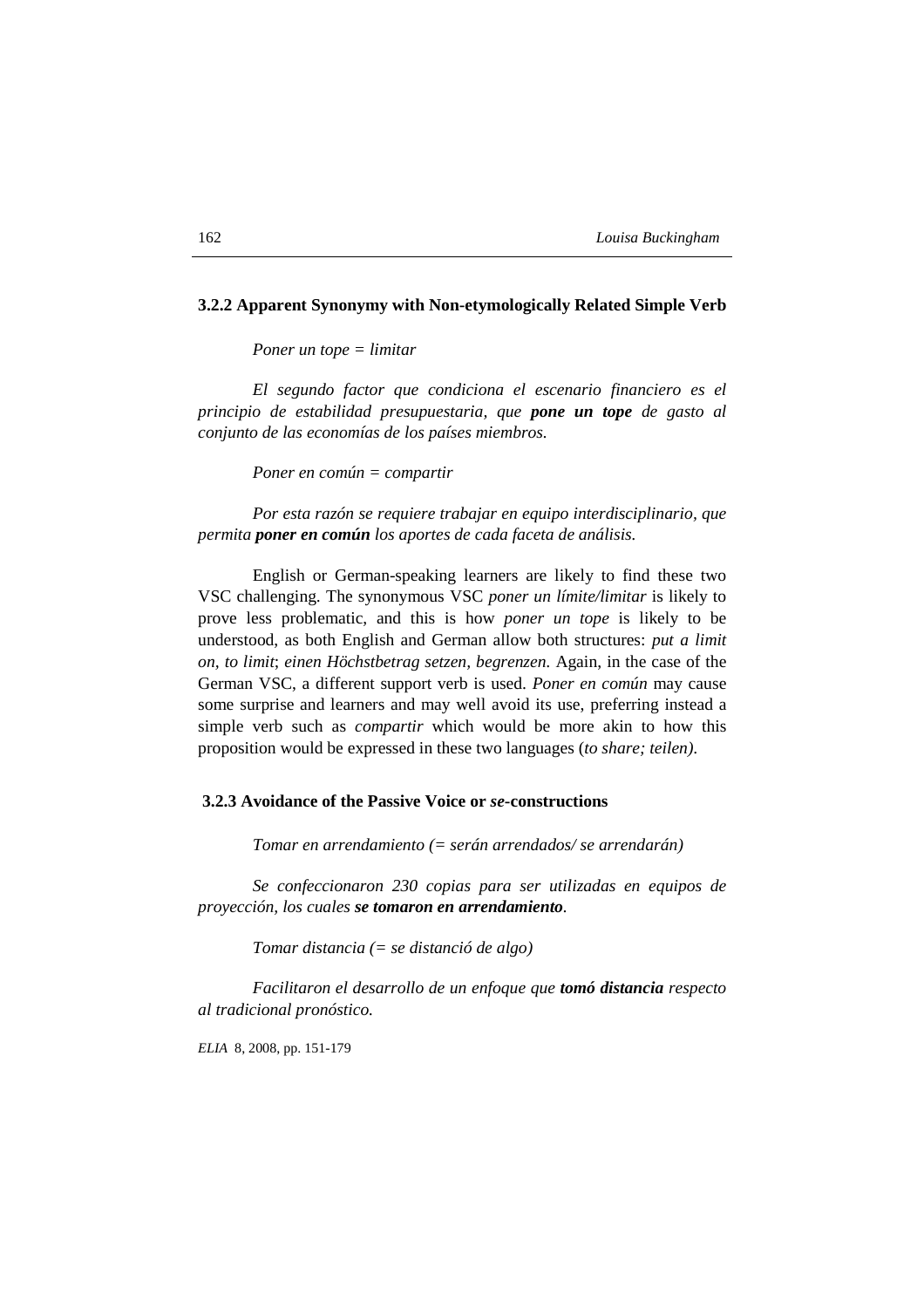*Tomar a su cargo (= se encargó)* 

*El programa tomó a su cargo la implementación de consultorios legales para poder destrabar las situaciones en los organismos provinciales.* 

These three VSC are likely to be problematic for English or Germanspeaking learners who, although understanding them, may avoid using them. The passive voice would be more appropriate in both languages in the case of *tomar en arrendamiento* (*to hire; mieten*), while the reflexive constructions would be preferred to a VSC in the case of *tomar distancia* (*to distance oneself; sich distanzieren*). *Tomar a su cargo* does have a VSC equivalent in English (*take charge*) but would sound inappropriate if used with a non-human subject.

### **3.2.4 Expression of Causation**

*Poner en marcha (= implementar)* 

*En 2002, el gobierno del Presidente Lagos puso en marcha un proyecto de ley destinado a solucionar los persistentes déficit presupuestarios* 

*Poner en práctica ( = implementar)* 

*Debido al agotamiento del modelo de sustitución de importaciones, se puso en práctica un programa de diversificación de las exportaciones.* 

These two VSC are less of a challenge to English or Germanspeaking learners, as both languages have both a VSC and simple verb equivalent which express causation: *in Kraft setzen, durchführen; implement, put into practice*. The English VSC (*put into practice*) would not, however, be appropriate in this context and the simple verb in English would be preferred.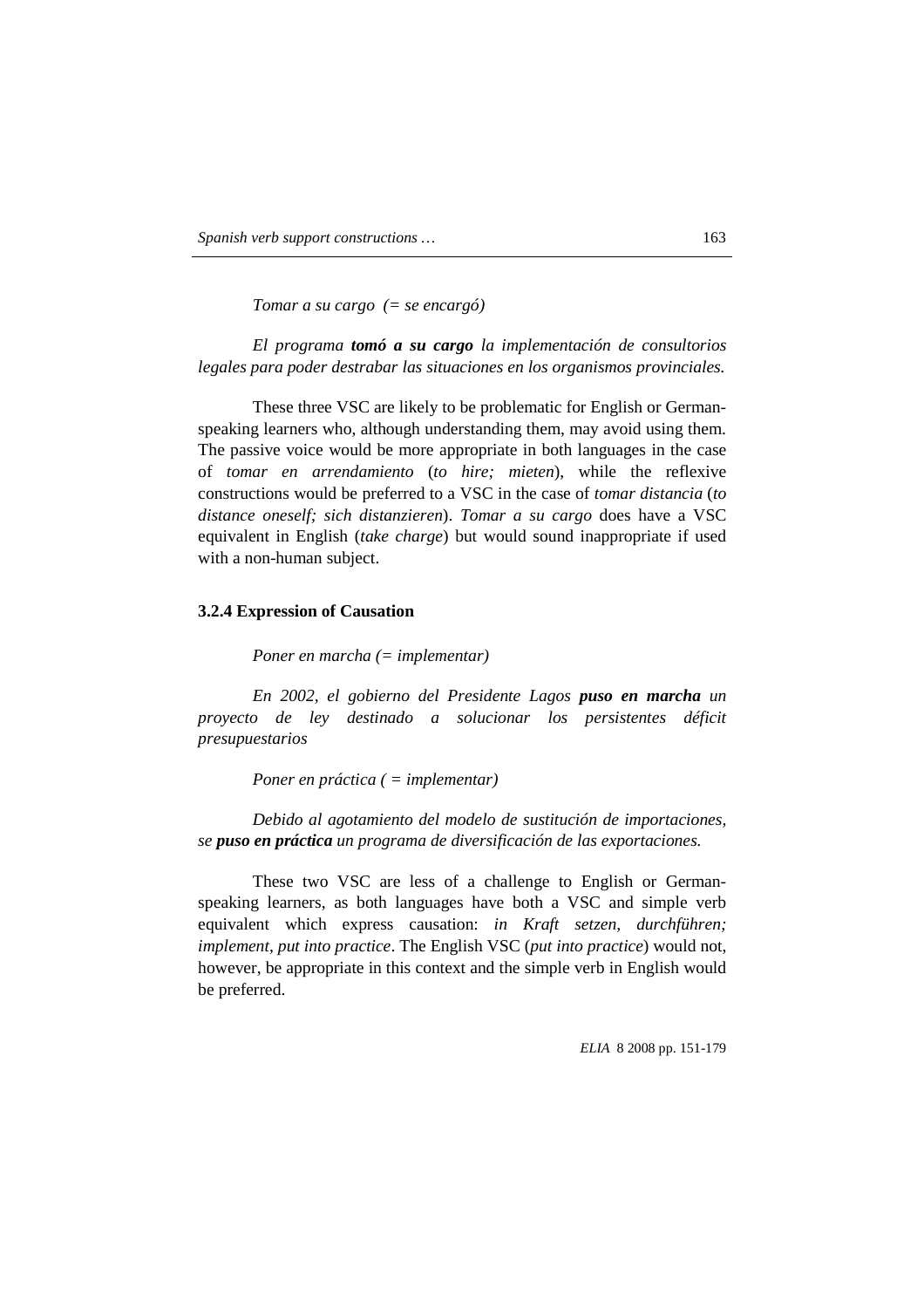## **3.2.5 Adjectival Modification**

*Poner en peligro (=peligrar, arriesgar)* 

*La caída de las reservas no pone en peligro inminente la solvencia externa.* 

*Poner énfasis (=enfatizar)* 

*Los documentos de Honduras y de El Salvador ponen mayor énfasis en la prevención de desastres medioambientales.*

Adjectival modification proved exceedingly common with the VSC *poner en peligro* and *poner énfasis*, which suggests that they should be presented and practised together with examples of typical adjectival modifiers. This would underscore the "chunking" characteristic of formulaic language. We do not anticipate problems for English or German-speaking learners, as they may be expressed as VSC with adjectival modification in both languages: *put in immanent danger*; *in drohende Gefahr setzten; to put great emphasis on; schweren Nachdruck legen auf*. As is always the case with interlinguistic studies of collocations, equivalence is sought in the functional meaning of the word (in this case, adjective) in combination with the base (in this case, noun). The adjectives used to express the meaning of 'greatness' will vary from language to language, and didactic contexts need to focus on the importance of learning the appropriate adjectival collocations for VSC such as these. In these examples, German uses quite a different adjective collocation from Spanish and English.

## **3.2.6 Emphasis on the Semantic Contribution of the Noun**

The use of the VSC rather than the simple verb equivalent may result in a marked emphasis on the semantic contribution of the VSC noun. This leads to a semantic shift in the sentence.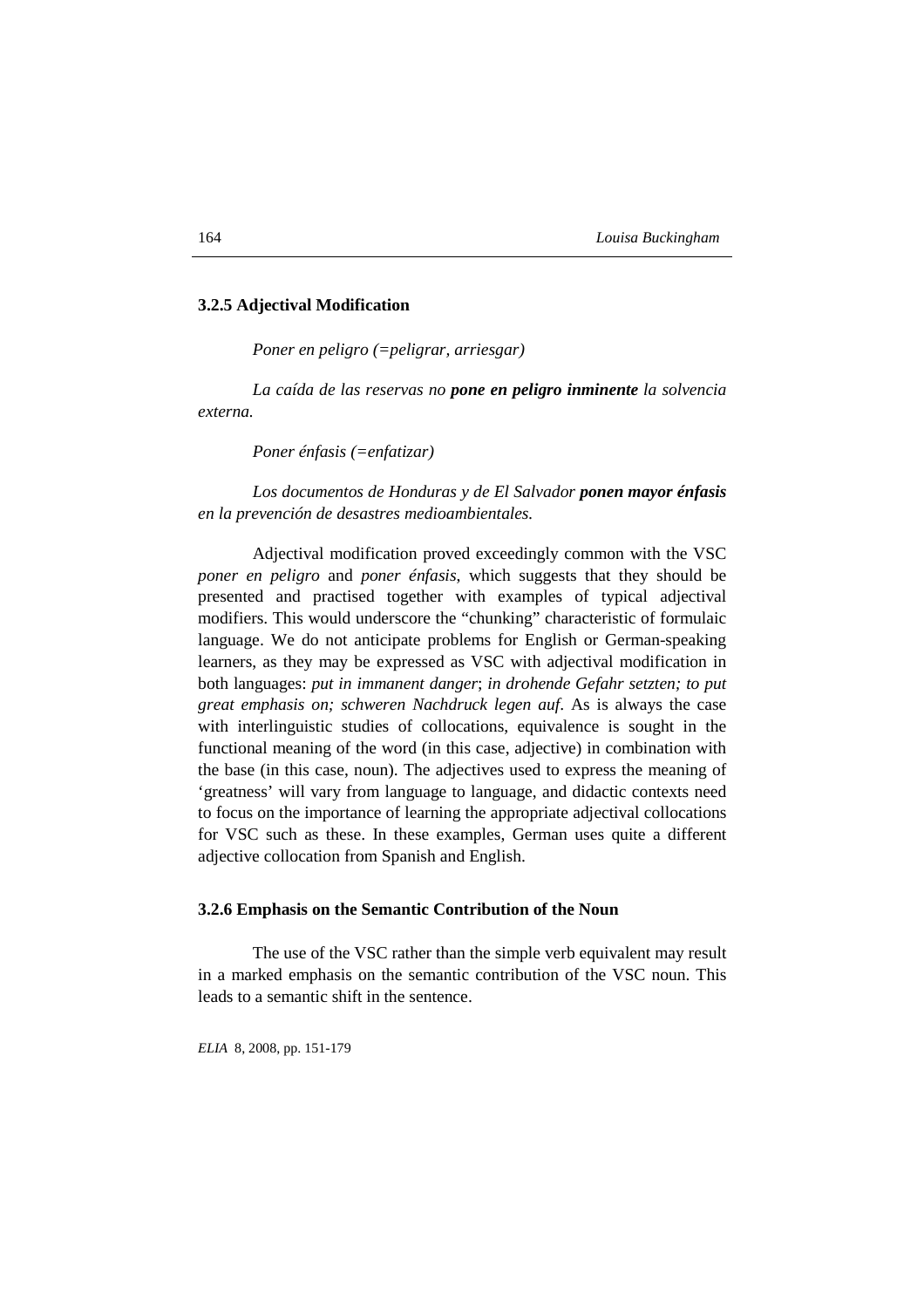*Poner en evidencia (=evidenciar)* 

*Con los resultados del Censo de 1993, se pone en evidencia que el proceso de urbanización continúa en el país.* 

*Poner de manifiesto (=manifestar)* 

*Las encuestas de opinión ponen de manifiesto una tendencia a la pérdida de confianza en el sistema de justicia y en otras instituciones públicas.* 

English or German-speaking learners of Spanish are likely to employ the Spanish simple verb rather than a VCS in these cases (*evidencian, manifiestan, muestran*) as VCS equivalents would be used less frequently in these languages (*den Beweis erbringen, give proof of sthg*.). This avoidance would lead to a certain stylistic loss, as well as a loss of syntactic versatility.

#### **3.2.7 Emphasis on the Process**

*Tomar decisions (=decidir)* 

*Por lo surgido de la evaluación se tomó la decisión de hacer un cambio de gerente del proyecto.* 

*Subrayamos la necesidad de incorporar a los actores sociales en el proceso de toma de decisiones.* 

*Mientras tanto se debe seguir tomando decisiones con respecto a la orientación del desarrollo.* 

*Tomar fuerza (=profundizarse)* 

*La experiencia del Estado costarricense como empresario, tomó fuerza durante la década de los setenta.*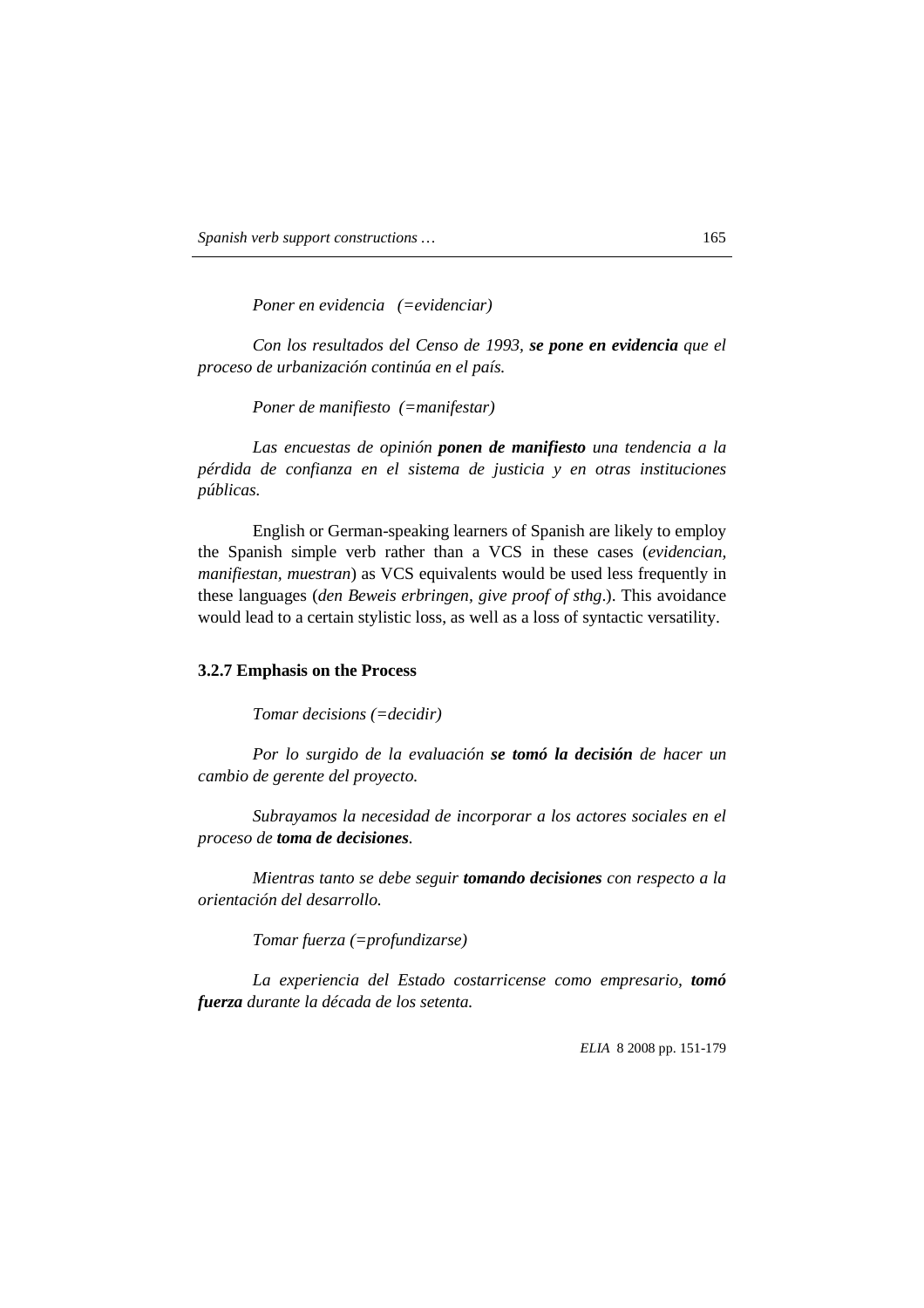*Este proceso tomó fuerza en los años ochenta e involucró a grandes empresas estatales.* 

VSC may place greater emphasis on the process of the action expressed than the simple verb equivalent. This is especially apparent in VSC such as *tomar decisions* or *tomar fuerza*, when compared to their simple verb equivalents *decider* and *fortalecerse/ profundizarse*. Although both English and German have equivalent VSC for *tomar decisiones* (*Entscheidungen treffen; take decisions*), they are not used with the same syntactic flexibility of the Spanish VSC. For example, the nominalisation of the VSC (*la toma de decisions*) appears frequently in Spanish but would not be common in either English or German. With respect to *tomar fuerza*, no satisfactory VSC equivalent can be found in English or German for these contexts of use, and we foresee a tendency for learners to opt for the less expressive option of, for example, *profundizarse* in their language use.

#### **3.2.8 Differences in Article Usage and Prepositions**

Although English and German may have equivalent VSC for examples in Spanish, there may be morphosyntactic differences involving, for instance, article usage or prepositions, as in the case of:

*Poner a disposición = put at the service/ disposal of; zur Verfügung stellen* 

*Poner límite = to put a limit on; eine Grenze setzen* 

*Poner en claro = make clear; deutlich machen* 

*Poner de relieve = make clear; deutlich machen* 

As these differences have a low level of saliency, it is likely that learners will continue making minor errors of form long after the VSC have been introduced in the curriculum (Laufer, 2001).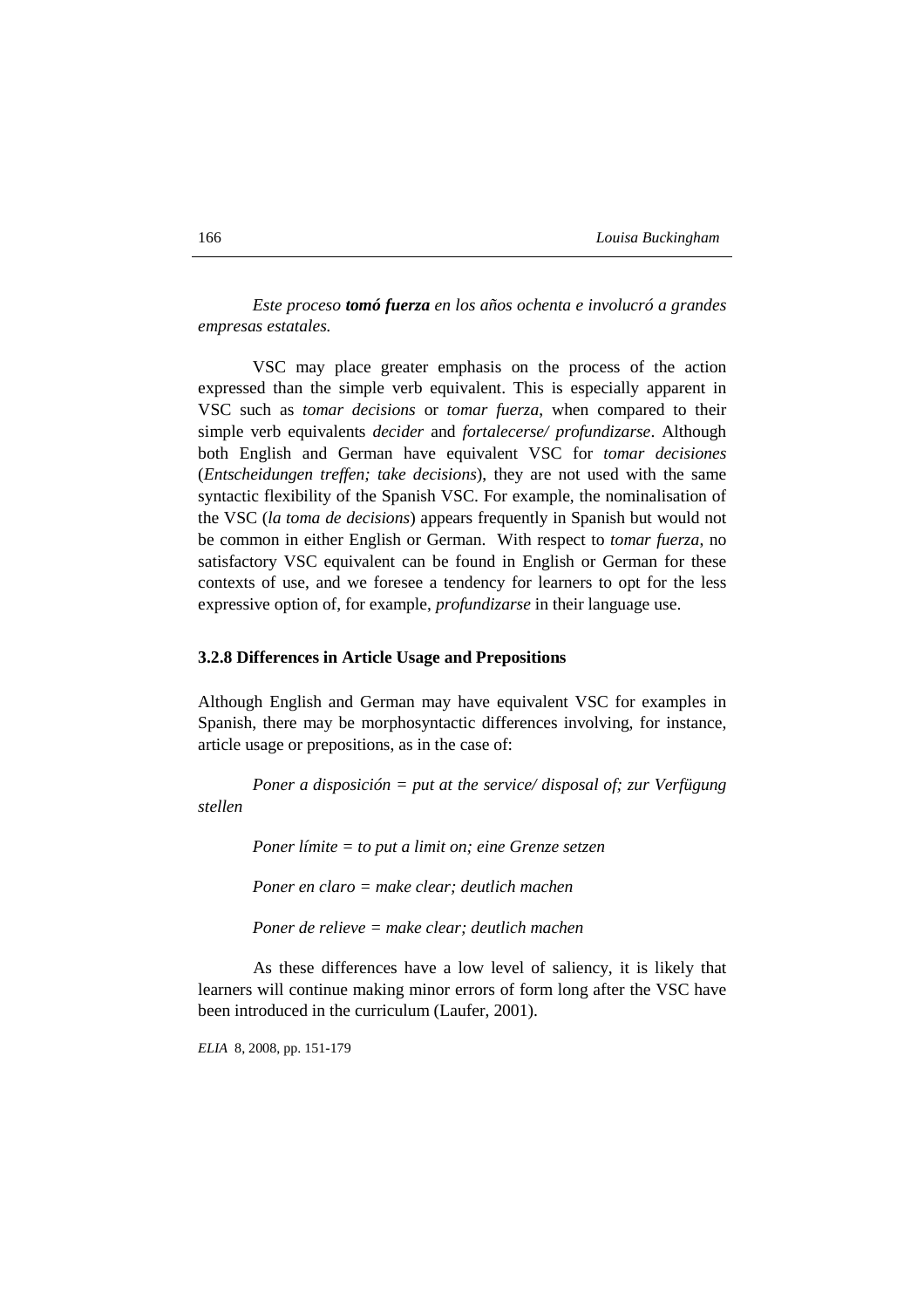*El Instituto Nacional de Estadística e Informática puso a disposición de los usuarios el documento "Perú: Mapa de Necesidades Básicas".* 

*Por primera vez se puso límite al endeudamiento del gobierno.*

*El esquema de análisis con que trabajaremos es una primera herramienta que se pone en común en este curso.* 

*Los aspectos destacados en el punto anterior ponen de relieve que los factores socioculturales requieren un tratamiento cuidadoso.* 

## **3.3 Summary**

This brief analysis of corpus data has shed light on syntactic and semantic characteristics of VSC which English and German-speaking learners of Spanish may find challenging, and which may contribute to students' avoidance of using VSC. We have also demonstrated how a relatively modest corpus analysis may provide a word list, as well as authentic examples, which can be used for didactic purposes.

### **4. Development of Didactic Exercises for VSC**

As a final contribution, we shall discuss the development of didactic exercises to practise aspects of both form and meaning of VSC and present model exercises for students at tertiary level with an interest in social sciences<sup>4</sup> (see Appendix). The emphasis is not on teaching meaning, as this does not present a great obstacle due to the largely transparent nature of VSC, but rather on encouraging greater *noticing* (in the sense of Schmidt, 2000) of these structures and their relevant syntactic and semantic characteristics, and on fostering greater use. The exercises presented here begin in a controlled fashion (gap-fill type) to check learners' awareness of form and meaning, before moving towards greater freedom of use. The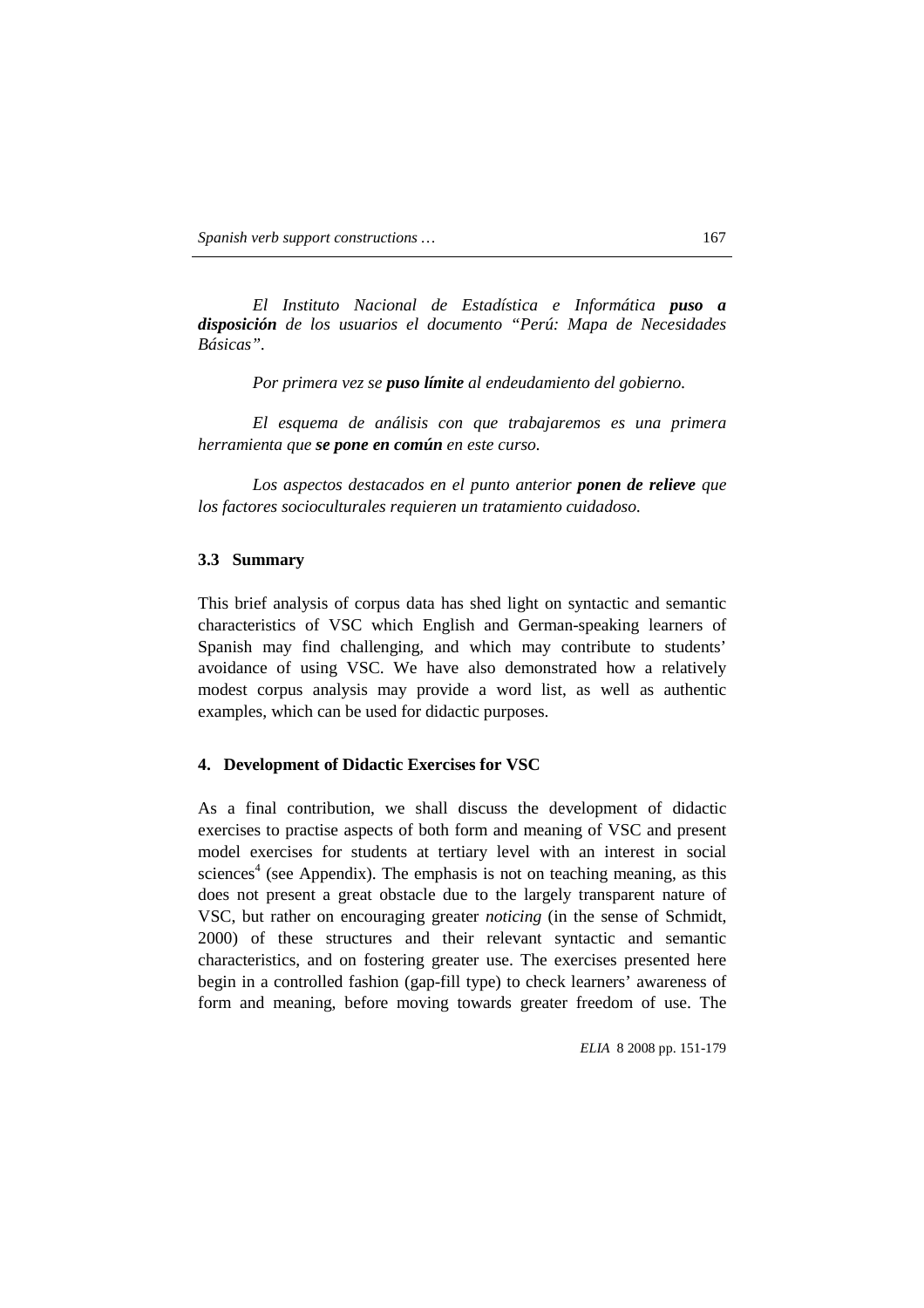variety of decision-making required by these exercises aims to promote deep processing of VSC, identified as being important for the storage and retrieval of lexical items (Laufer & Hulstijn, 2001; Meara, 1984). The exercises attempt to reflect some of the key semantic and syntactic characteristics uncovered by the corpus analysis. As learners are likely to associate the VSC with the homologous simple verb, the first exercise explores the relationship between the two structures and invites learners to reflect on criteria which might influence their decision to employ either the simple verb or the VSC (depending on the examples used, we would expect that criteria such as those discussed in 3.2.3, 3.2.6, 3.27 to be of relevance here).

Exercise (2) invites attention to aspects of form. Learners need to change the verb in parentheses to a noun (*disponer – disposición; considerar-consideración*), choose the appropriate support verb from the options provided (in this case, *tomar* and *poner*), identify the appropriate verb tense or verb form, and decide whether a preposition is required. This exercise requires considerable processing on behalf of learners as they need to retrieve the appropriate form of the VSC as well as make adjustments for person and tense.

In exercise (3), learners are encouraged to analyse the immediate context in which each VSC occurs for syntactic information which may assist learners use the structure appropriately. It is designed to encourage greater *noticing* of morphosyntactic elements with a low level of saliency (subject/complement, number, preposition, adjectival modification etc.). Criteria such as those discussed in 3.2.5 and 3.2.8 are likely to be of relevance here. In addition, we noted in 3.2.3 the importance of registering the type of noun that tends is appear in subject or complement position (e.g. animate vs. inanimate, singular vs. plural). The second part of the exercise requires learners to use the listed VSC in order to assess the level of control they have achieved over these morphosyntactic elements.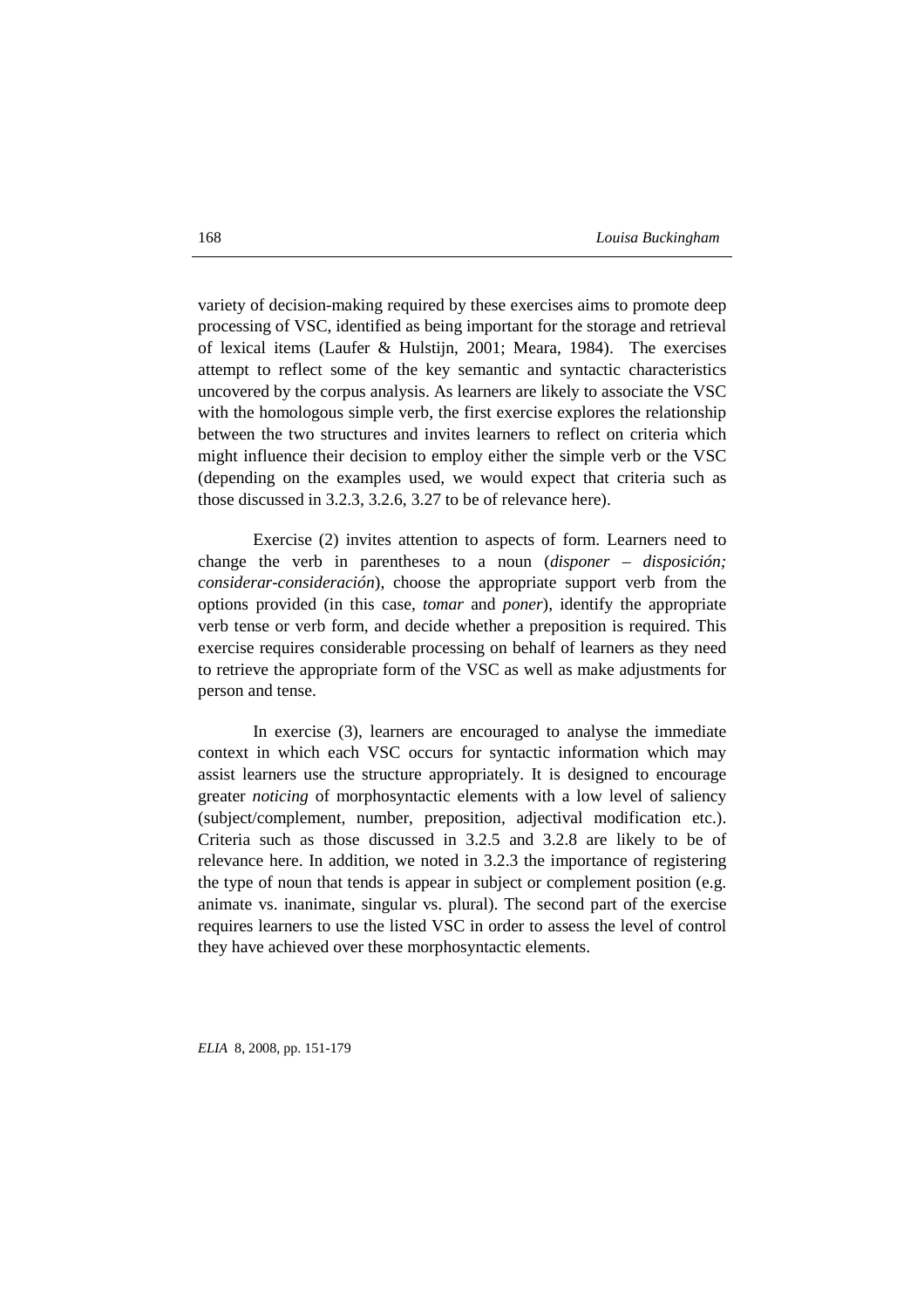## **5. Conclusion**

The study has investigated the morphosyntactic and semantic aspects of Spanish VSC in an electronic corpus of written academic texts of the social science genre. The corpus search, undertaken using WordsmithTools, identified 39 examples of VSC. An analysis of the concordance lines provided us with morphosyntactic information we consider of relevance to learners of Spanish, in particular by speakers of English or German. Using the information extracted in the initial corpus analysis, we have explored how concordances can be used to develop didactic exercises for VSC. We consider concordances to be particularly suited to the study of VSC, as they allow both lexical and grammatical characteristics of this structure to be highlighted. The exercises consider aspects of form, meaning and use, with particular attention to form and use as meaning tends to be relatively transparent in the case of this structure. The exercises proposed here have sought to highlight important morphosyntactic features with a low level of saliency (such the use of articles and prepositions), and encourage learners to identify stylistic and semantic differences between the use of a VSC and the simple verb equivalent.

Due to the limited nature of this study, we have been unable to establish whether the examples of VSC identified here are typical for the social science discipline. A further study is needed with the objective of contrasting results from more than one specialised corpus (for instance, the social sciences and medicine) to establish the degree to which the VSC in each corpus are discipline-specific.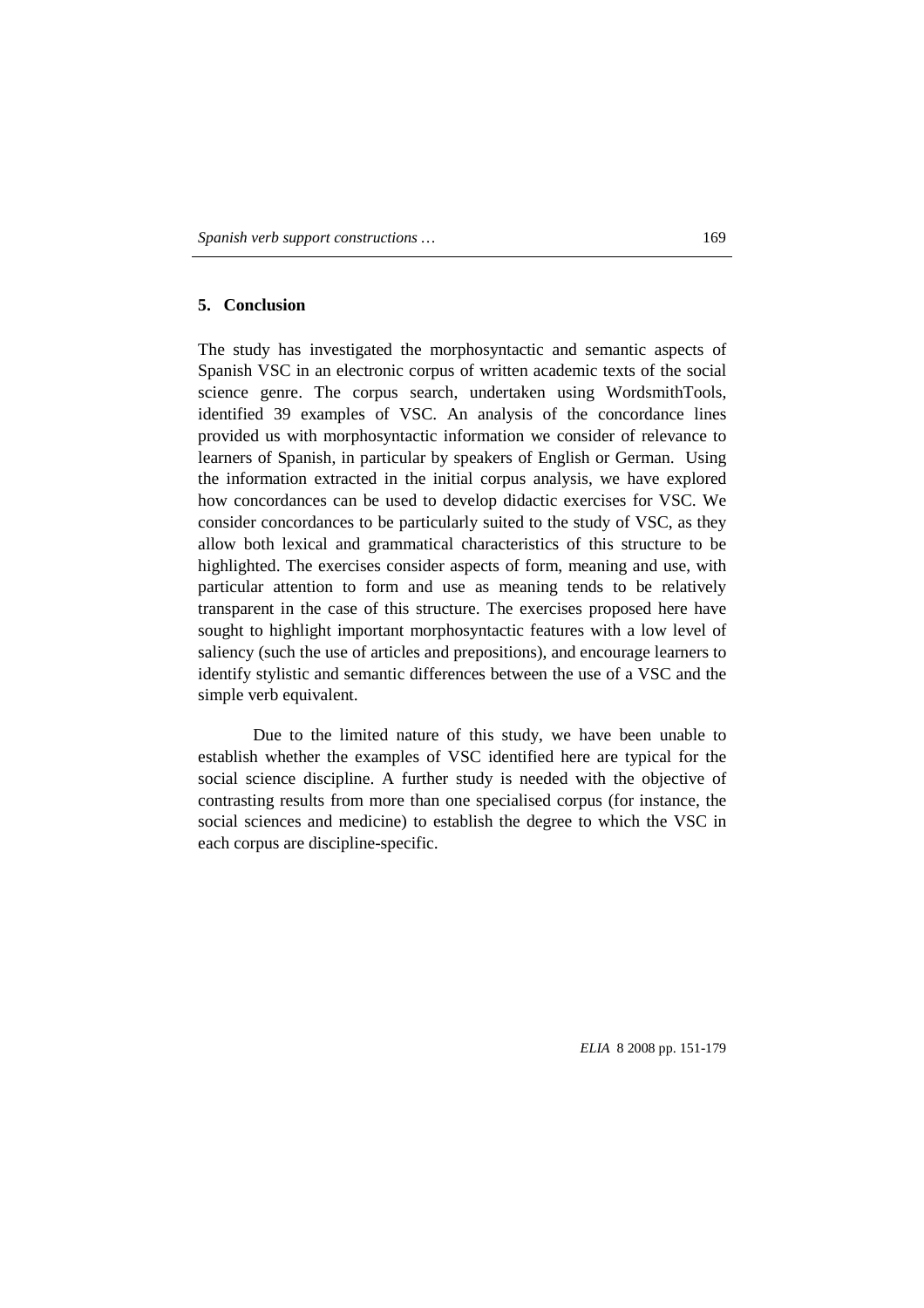# **Notes**

<sup>1</sup> Throughout this paper we will endeavour to provide examples in three languages: Spanish, English and German. However, for reasons of space, at times we may restrict examples to one language.

 $2^{2}$  In Spanish, the structure support verb + prepositional object is particularly common in VSC with the support verb *poner* but does not occur (or occurs comparatively very rarely) with other support verbs such as *tomar, tener* or *dar*.

 $3$  Only minor changes have occasionally been made (e.g. the elimination of multiple clauses, acronyms, bibliographic references, etc.).

<sup>4</sup> Learners of Spanish who have the intention of undertaking university studies in a Spanishspeaking country can benefit from the inclusion of materials which offer a degree of discipline-specific input during their preparatory language study programme. Excerpts from disciplinary journals provide ideal authentic texts for the study of both discipline-specific vocabulary and VSC.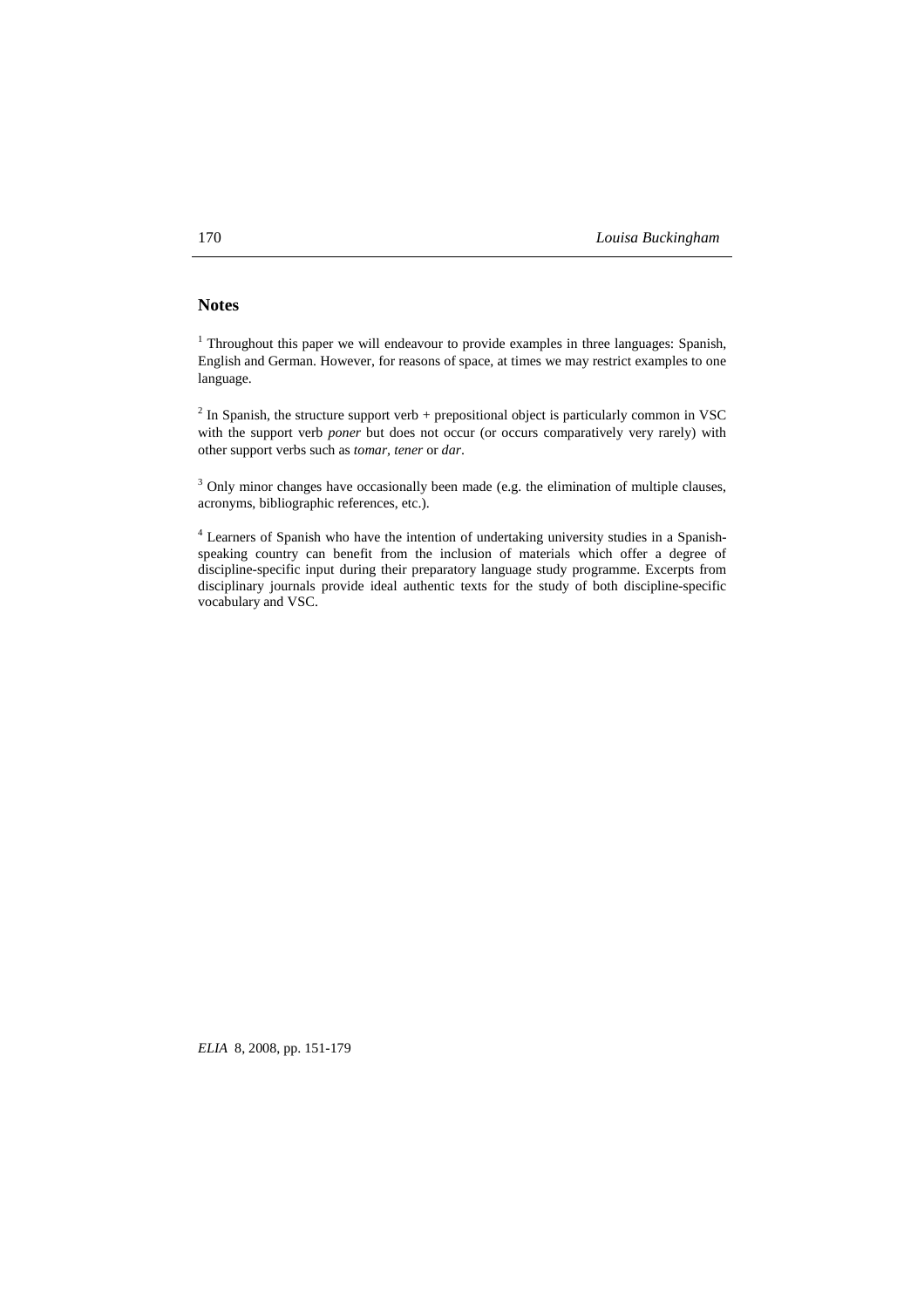## **References**

- Allerton, D. J. (2002). *Stretched Verb Constructions in English*. London: Routledge.
- Allen, R. (2007, March). *Concordances versus dictionaries: Evaluating the learning effect*. Paper presented at Décimos encuentros de lingüística aplicada de la Universidad de Sevilla, Universidad de Sevilla.
- Alonso Ramos, M. (2004). *Las construcciones con verbo de apoyo*. Madrid: Visor Libros.
- Altenberg, B. & Granger, S. (2001). The Grammatical and lexical patterning of MAKE in native and non-native student writing. *Applied Linguistics, 22,* 173-194.
- Álvarez Rodríguez, A. (2006). *Colocaciones en lenguaje periodístico: la predicación en inglés compleja*. München: Lincom Europa.
- Bosque, I. (2001). On the weight of light predicates. In J. Herschenson, K. Zagona, & E. Mallén (Eds.), *Features and interfaces in Romance* (pp.23-38). Cambridge: Cambridge University Press.
- Bustos Plaza, A. (2005). *Combinaciones verbonominales y lexicalización.* Frankfurt am Main: Peter Lang.
- Busch, H. J. (1988). Überlegungen zur Lexikografischen Erfassung von Syntagmen mit dem Verb HACER in einsprachigen Wörterbüchern. *Wissenschaftliche Zeitschrift der Ernst-Moritz-Arndt-Universität Greifswald, gesellschaftliche Reihe, 37*, 36-40.
- Cattel, R. (1983). *Composite predicates in English.* Sydney: Academic Press.
- Danlos, L. (1992). Support verb constructions: Linguistic properties, representation, translation. *Journal of French Language Studies,* 2, 1- 31.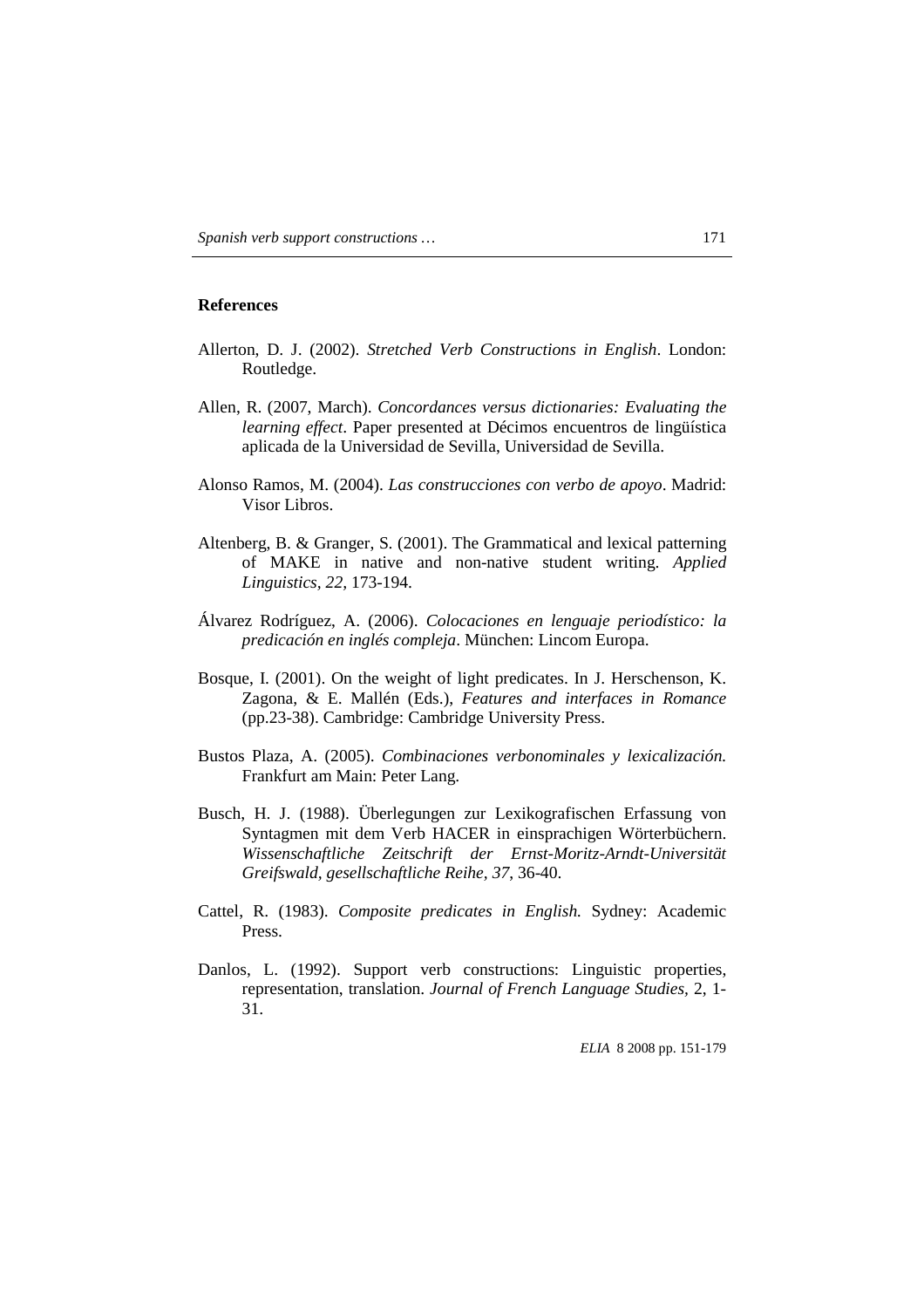- Dörnyei, Z., & Thurrell, S. (1994). Teaching conversations skills intensively: Course content and rationale. *ELT Journal, 48,* 40-49.
- Dubský, J. F. (1965). Intercambio de componentes en las formas descompuestas españolas. *Bulletin Hispanique, 67,* 343-352.
- Giry-Schneider, J. (1987). *Les prédicats nominaux en français : Les phrases simples à verb supporte.* Genève : Librairie Droz.
- Grimm, H. J. (1981). Zum Artikelgebrauch in deutschen Funktionsverbgefügen mit Präpositionen. *Deutsch als Fremdsprache, 18,* 333-337.
- Heine, A. (2006). *Funktionsverbgefüge in System, Text und korpusbasierter (Lerner) Lexikographie*. Frankfurt am Main: Peter Lang.
- Helbig, G. (1979). Probleme der Beschreibung von Funktionsverbgefügen im Deutschen. *Deutsch als Fremdsprache, 16,* 273-285.
- Helbig, G., & Buscha, J. (1984). *Deutsche Grammatik: Ein Handbuch für den Ausländerunterricht*. Leipzig: Verlag Enzyklopädie Leipzig.
- Huddleston, R., & Pullum, G. K. (Eds.). (2002). *The Cambridge grammar of the English language*. Cambridge: Cambridge University Press.
- Koike, K. (2001). *Colocaciones léxicas en el español actual: Estudio formal y léxico-semántico.* Alcalá de Henares: Universidad de Alcalá.
- Konjik, I. (2005). Prilog klasifikaciji i leksikografskoj obradi perifrastičnih predikata. *Srpski jezik, X/1-2*. 555-563.
- Konjik, I. (2006). Struktura, funkcija i leksikografska obrada perifrasticnih predikata (na primerima iz dnevnih novina), *Zbornik Matice srpske za filologiju i lingvistiku, XLIX/1*, 219-304.
- Laufer, B. (2001). Reading, word-focussed activities and incidental vocabulary acquisition in a second language. *Prospect, 16,* 44-54.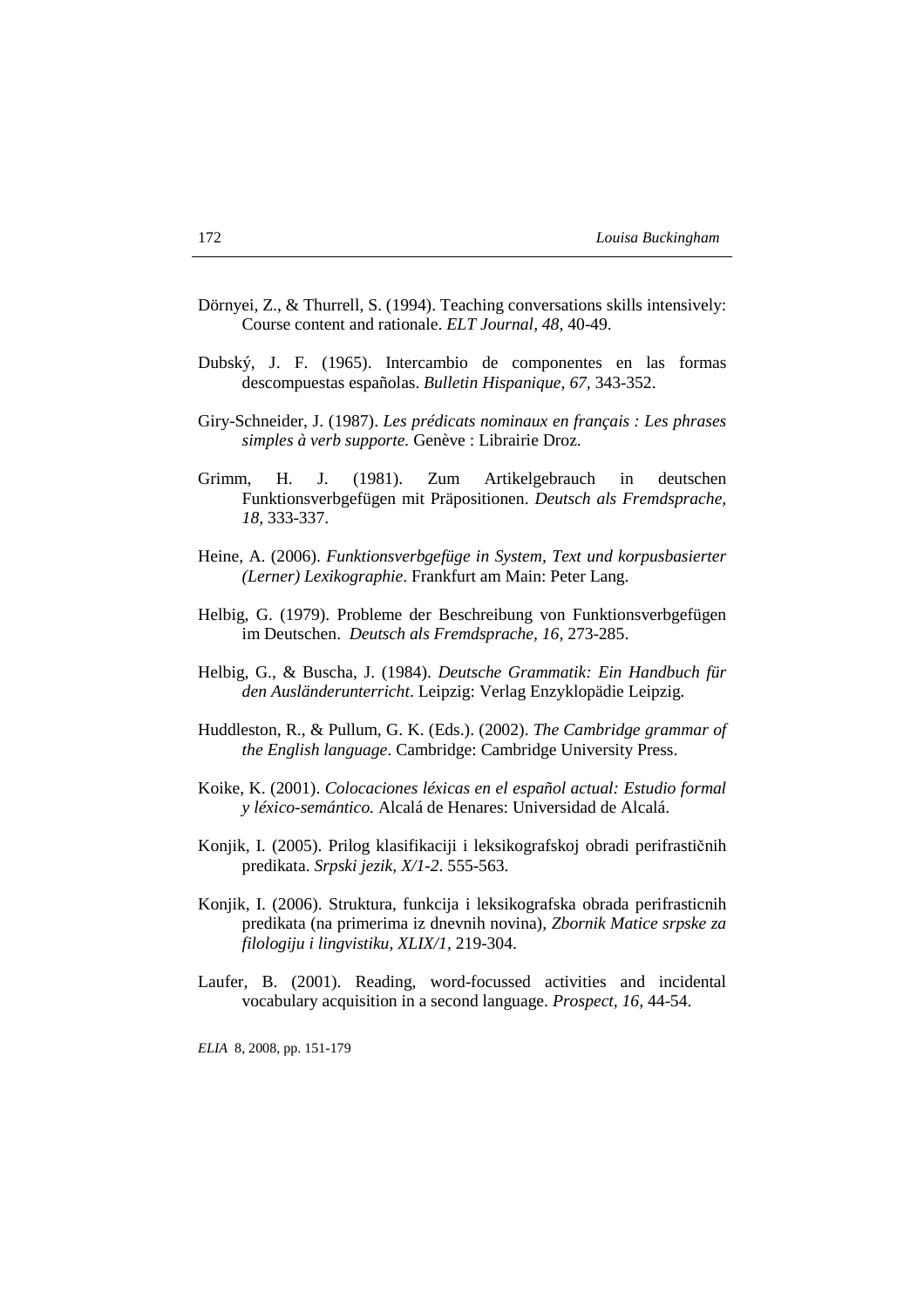- Laufer, B., & Hulstijn, J. (2001). Incidental vocabulary acquisition in a second language: The construct of task induced involvement. *Applied Linguistics, 22,* 1-26.
- Live, A. H. (1973). The *take-have* phrasal in English. *Linguistics, 95,* 1-50.
- Meara, P. (1984). The study of lexis in interlanguage. In A. Davies, C. Criper, & A. Howatt (Eds.), *Interlanguage* (pp.225-235). Edinburgh: Edinburgh University Press.
- Mendívil Giró, J. L. (1999). *Las palabras disgregadas: Sintaxis de las expresiones idiomáticas y los predicados complejos*. Zaragoza: Prensas Universitarias de Zaragoza.
- Nickel, G. (1968). Complex verb structures in English. *International Review of Applied Linguistics in Language Teaching, 5,* 1-21.
- Pfleiderer, B., Raffa, M., & Stromboli, C. (2000). Funktionsverbgefüge im Italienischen. *Philologie im Netz, 13,* 73-106.
- Piera, C., & Varela, S. (1999). Relaciones entre morfología y sintaxis. In I. Bosque & V. Demonte (Eds.), *Gramática descriptiva de la lengua española (pp.* 4367-4422). Madrid: Espasa, Vol. 3.
- von Polenz, P. (1963). *Funktionsverben im heutigen Deutsch*. Beihefte zur Zeitschrift *Wirkendes Wort*. Düsseldorf: Pädigogischer Verlag Schwann.
- Renský, M. (1964). English verb-nominal phrases. *Travaux Linguistiques de Prague, 1,* 289-299.
- Rösch, O. (1994). *Untersuchungen zu passivwertigen Funktionsverbgefügen im Deutschen der Gegenwart.* Hamburg: Helmut Buske Verlag.
- Ruiz Gurillo, L. (2001). La fraseología como cognición: vías de análisis. *LEA, XXIII,* 107-132.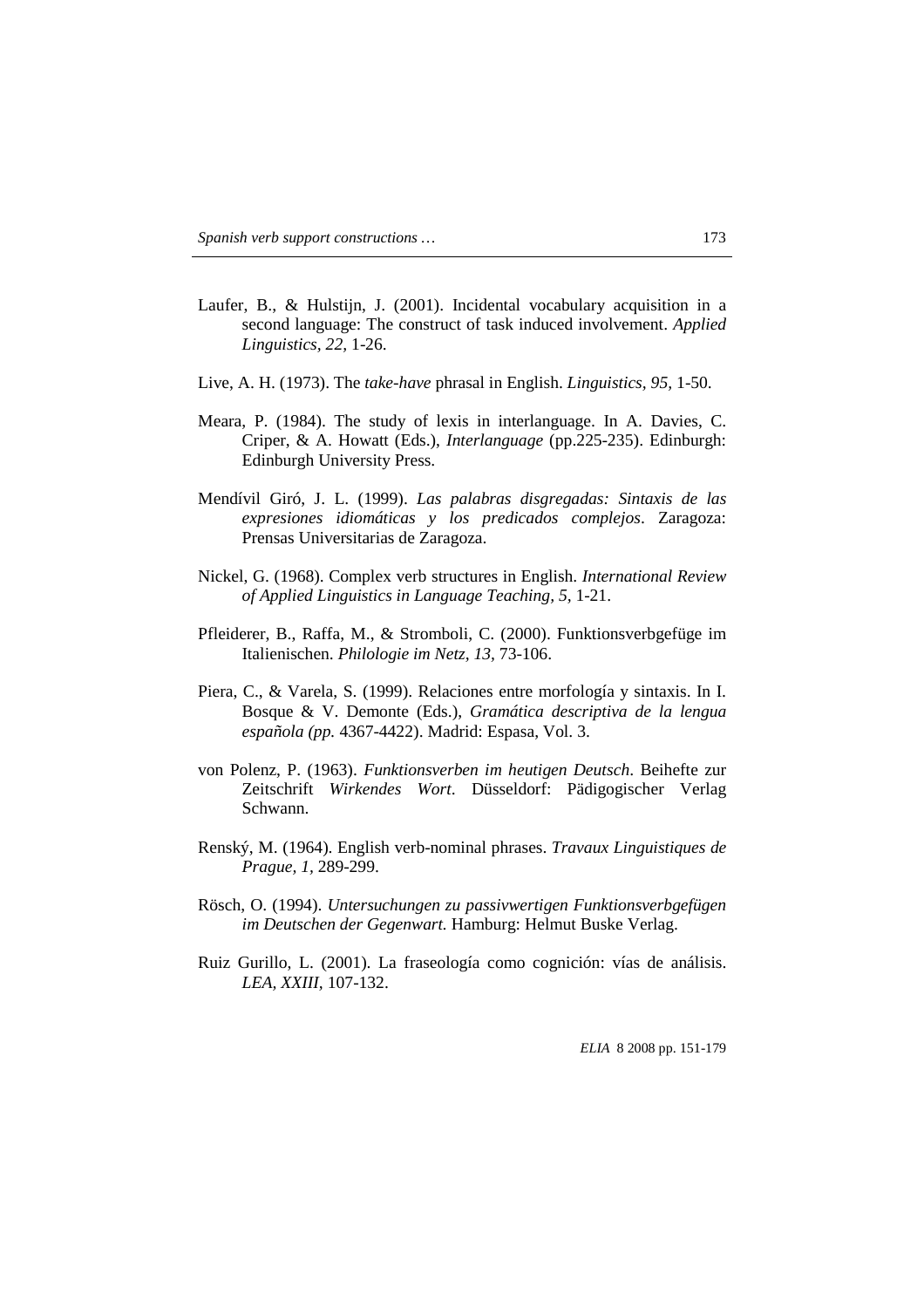- Schmidt, R. (2000). Attention. In Robinson, P. (Ed.), *Cognition and second language instruction.* Cambridge: Cambridge University Press.
- Seelbach, D. (1998). Phraseologie und Kollokation aus lexicogrammatischer und kontrastiver Sicht. In W. Dahmen, G. Holtus, J. Kramer, M. Metzeltin, W. Schweickard, O. Winkelmann (Eds.), *Neuere Beschreibungsmethoden der Syntax romanischer Sprachen* (pp*.* 151- 190). Tübingen: Narr Verlag.
- Starke, G. (1975). Zum Einfluss von Funktionsverbfügungen auf den Satzbau im Deutschen. *Deutsch als Fremdsprache, 12,* 157-163.
- Ten Cate, A., & Vandeweghe, W. (1991). Aspectual properties of composite predicates. *Belgian Journal of Linguistics, 6,* 115-132.
- www.eclac.org (Comisión Económica para América Latina) Accessed January, 2007.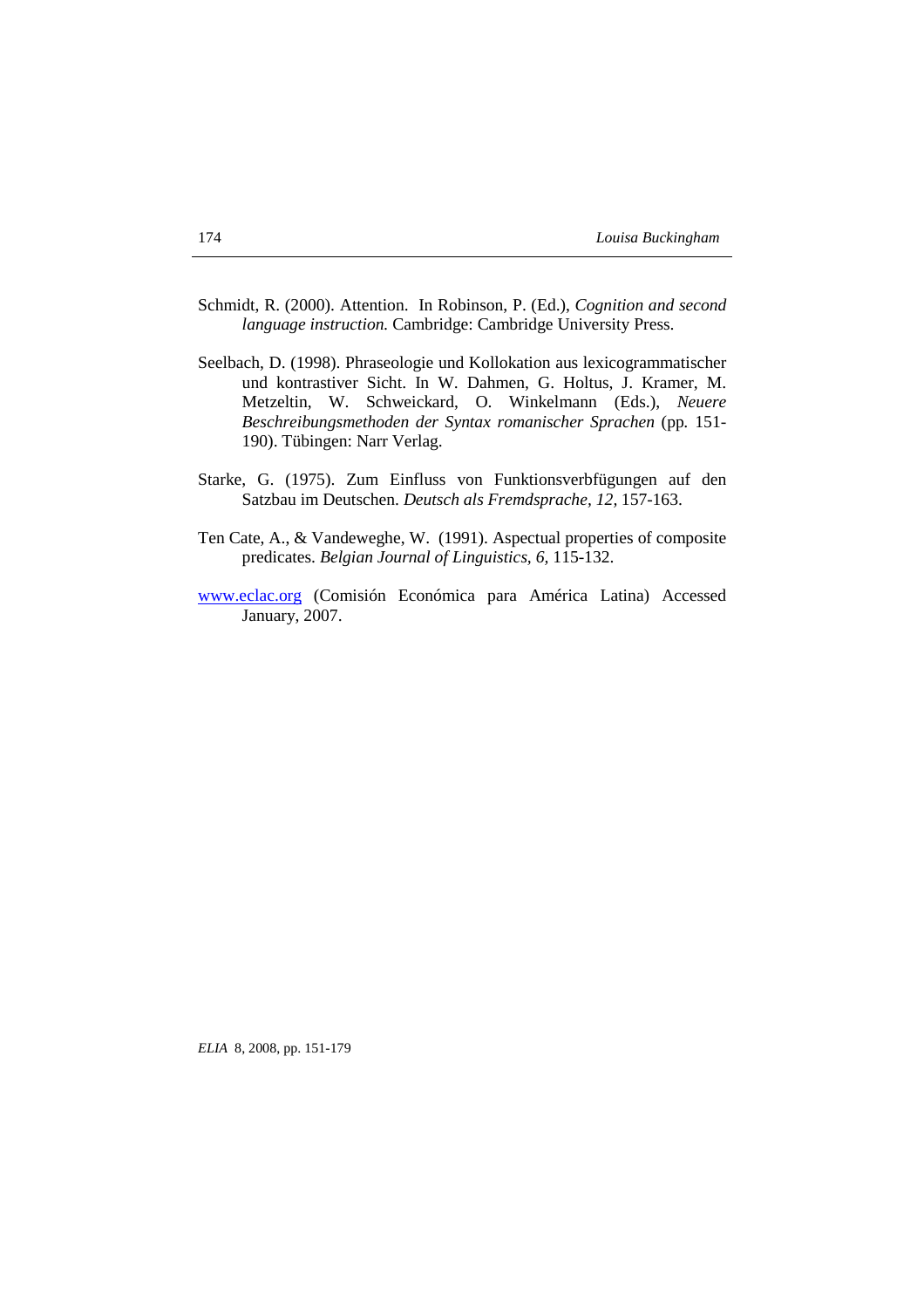# **Appendix**

# **Suggested exercises for VSC with a focus on form, meaning and use**

The following exercises appear in Spanish as they are intended for English and German-speaking learners of this language. For reasons of space we have included only a limited number of examples for each exercise.

**1) Diferenciar el verbo simple de la CVS (**Although other terms are also used, we have chosen to refer to VSC in Spanish as *construcciones con verbo soporte* (CVS).**)**

En los siguientes ejercicios, tenéis dos alternativas para completar las oraciones, eligiendo entre una CVS (*tomar una decisión*), el verbo simple (*decidir/ decidirse*) o el sustantivo (*decisión*). ¿Hasta qué punto podéis emplear el verbo simple (o el sustantivo) en lugar de la CVS? Para cada oración, dad razones para apoyar vuestra respuesta. Ojo: Considerad motivos tanto sintácticos como semánticos en su evaluación.

*Ejemplo***:** Este Gobierno, con el apoyo del Congreso, **(ha tomado la decisión/ ha decidido)** de atacar el problema.

*Respuesta***:** La presencia de la preposición *de* hace que la respuesta correcta sea la CVS (*ha tomado la decisión de atacar el problema*).

1. La migración de los hombres puede tener como resultado que las mujeres asuman la responsabilidad de la tierra, sin el poder de participar en **(la toma de decisiones/ decidir)**.

2. Los discapacitados creen tener menor libertad para **(tomar sus propias decisiones/ decidir)** que el resto de las personas.

3. El proceso de **(toma de decisiones/ decidir)** en las organizaciones públicas y privadas no es ni rápido ni inteligente ni óptimo.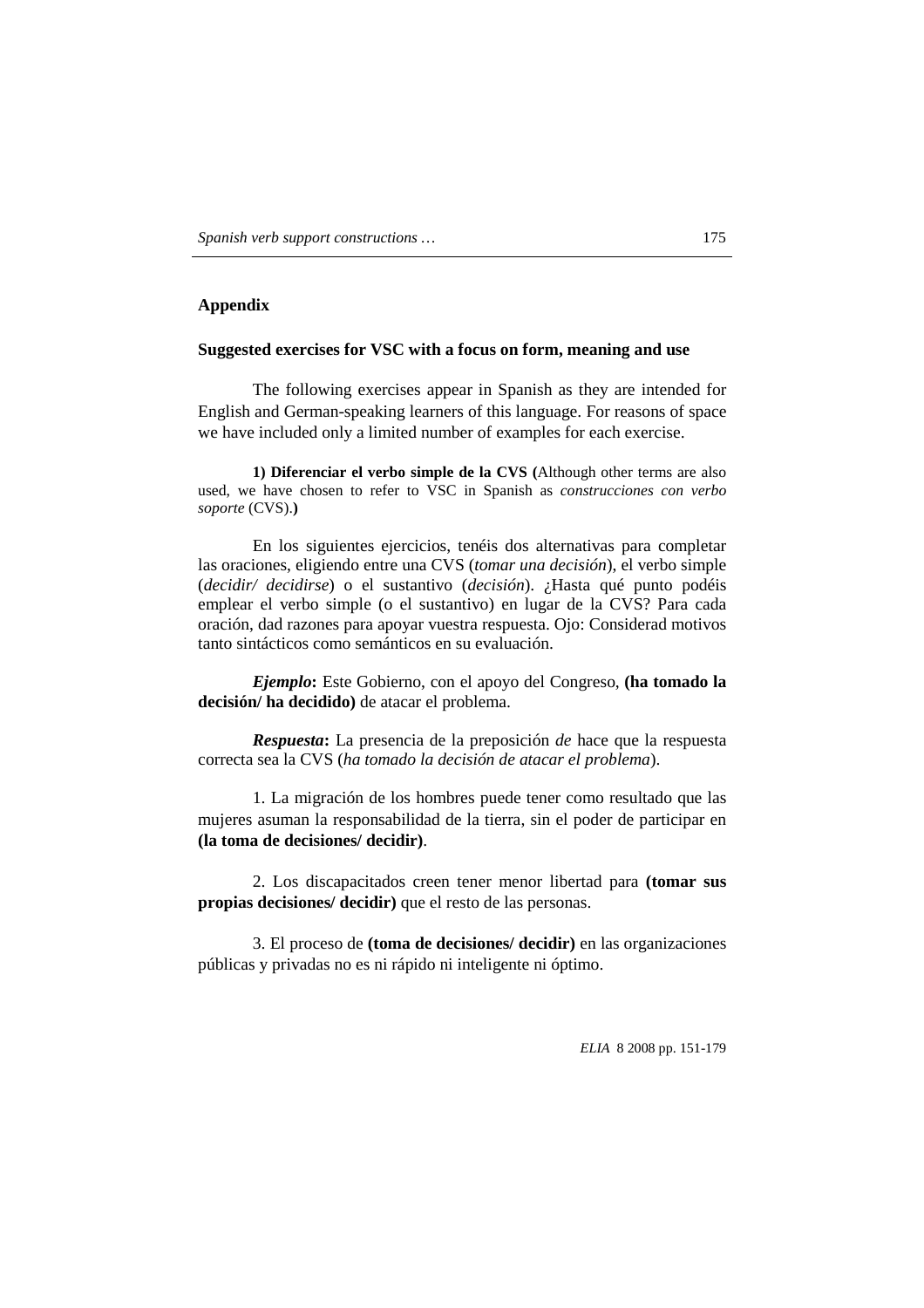4. Existen organizaciones indecisas, incapaces de **(tomar una decisión/ decidirse)** acertada a tiempo.

# *Respuestas posibles*

(1) CVS (*la toma de decisiones*). El verbo simple no puede ser complemento de *participar en*. .

(2) y (3) Ambas respuestas son posibles, sin embargo la CVS permite expresar la acción como proceso. Al emplear la CVS, el énfasis semántico de la oración recae sobre el nombre (*decisiones/ toma de decisiones*).

(4) La presencia del modificador (*acertada*) hace que solamente *tomar una decisión* sea posible.

#### **2) Ejercicios para trabajar la forma**

En las siguientes oraciones, sustituid el verbo simple en paréntesis por una CVS utilizando el verbo soporte *poner* o *tomar* y el sustantivo derivado de este verbo simple. Tened cuidado con la elección de tiempo o forma verbal del verbo soporte. Ojo: Algunas CVS exigen un artículo y/o preposición.

*Ejemplo*: Los resultados del sondeo fueron **(disponer)** del Gobierno.

*Respuesta*: Los resultados del sondeo fueron **puestos a disposición** del Gobierno.

1. Estos sectores han buscando una oportunidad para (**participar**) en el conflicto social.

2. La empresa puede (**optar por**) de concurrir a las tribunales para exponer el caso.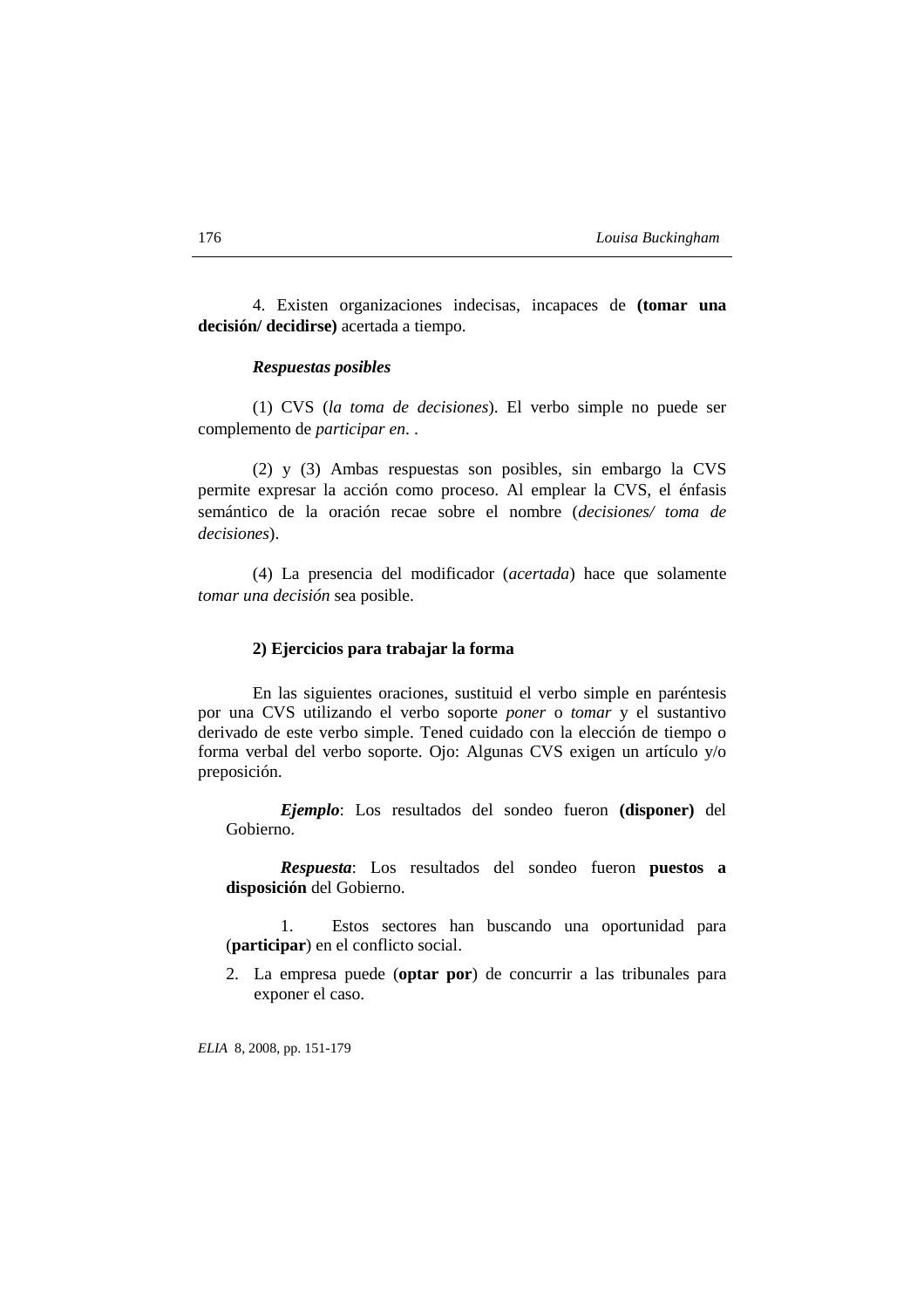- 3. En estas instancias (**manifestarse**) los problemas inherentes en el proyecto.
- 4. La tarifas (**peligrar**) la rentabilidad de la inversión.

*Respuestas*: (1) tomar parte; (2) tomar la opción; (3) se ponen de manifiesto; (4) ponen en peligro (otros tiempos verbales son posibles)

## **3) Las CVS: análisis y empleo**

### **a) Observar y analizar**

Las siguientes CVS expresan un significado muy parecido:

### *poner atención, poner el acento, poner de relieve,*

Contemplar las concordancias abajo. ¿Qué tipo de información te proporcionan sobre las características sintácticas de estas tres CVS (por ejemplo, uso de determinante, número, modificación, sujeto/ complemento)?

Tomad notas de vuestras observaciones.

**Poner atención** (We would expect to include about five example sentences for each VSC, but for reasons of space, we have limited ourselves to just two.)

- 1. Especial **atención se puso** en las experiencias de México, país con una considerable brecha de igualdad.
- 2. La Organización Mundial de Comercio **ha puesto atención** sobre los efectos de la dimensión internacional de la política.

#### **Poner el acento**

- 1. Los trabajos presentados y el debate posterior **pusieron el acento** en las potencialidades de esta tecnología.
- 2. El programa debe **poner acento** en las mujeres embarazadas y los niños en edad preescolar.

# **Poner de relieve**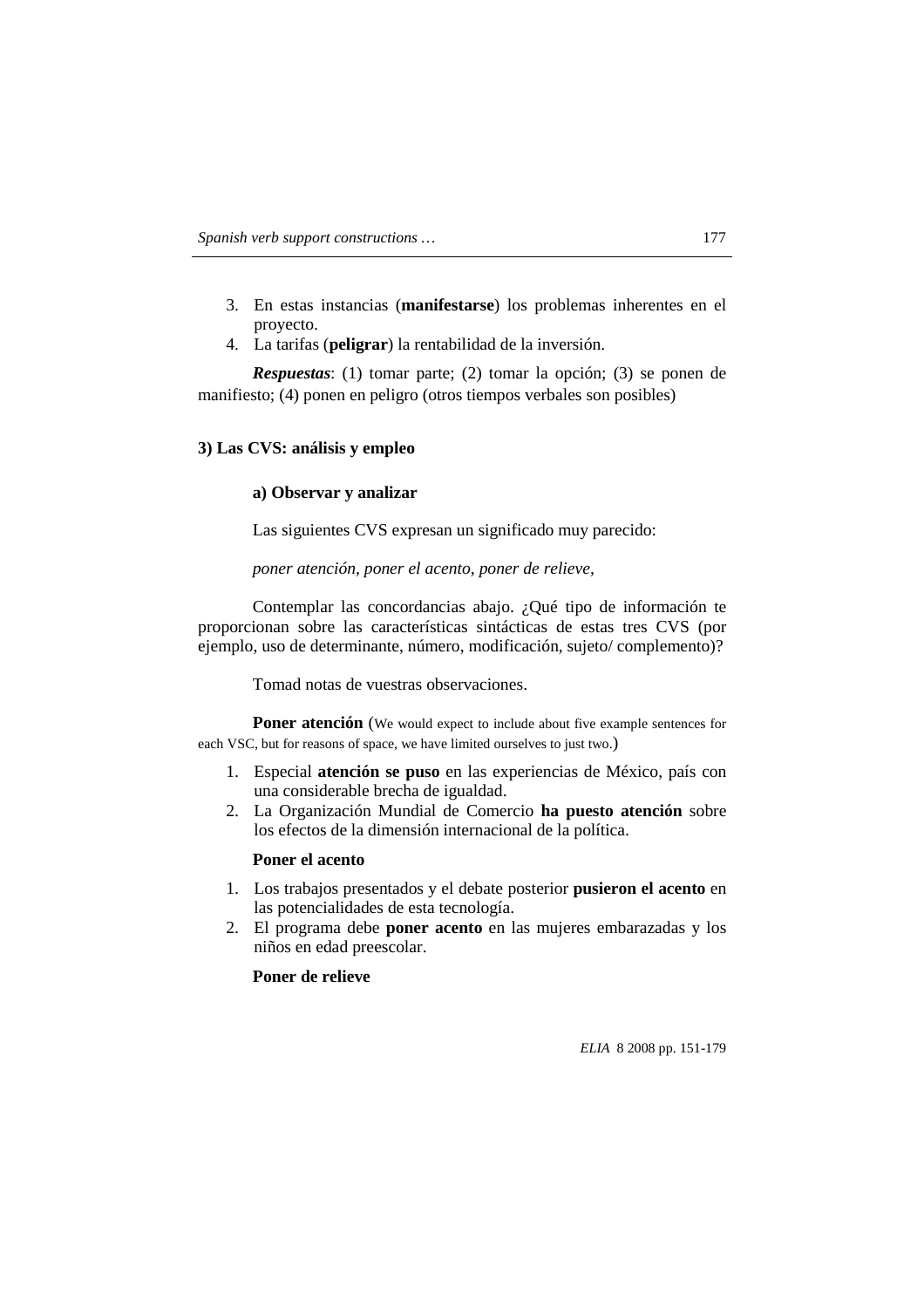- 1. Esto **pone de relieve** el rol central que tiene la cooperación internacional en la implementación de la política de seguridad alimenticia.
- 2. El estudio **ha puesto de relieve** las causas de desigualdad distributiva.

# *Respuestas posibles* **(un mayor número de ejemplos facilitaría una descripción más detallada)**

**Poner atención**: nombre en singular sin artículo, preposiciones *en* y *sobre*; modificación adjetival (*especial*); en posición de sujeto: entidad abstracta (*una organización*), sin sujeto explicitado (construcciones con *se*); en posición de complemento: nombres abstractos (muchas veces en plural) (*las experiencias, los efectos)*.

**Poner el acento:** nombre en singular con o sin artículo; preposición *en*; sin modificación adjetival (en estos ejemplos); en posición de sujeto: nombres abstractos (*los trabajos, el programa)*; en posición de complemento: nombres abstractos (muchas veces en plural): (*las potencialidades*), personas (muchas veces en plural): (*las mujeres, los niños*).

**Poner de relieve:** verbo+complemento preposicional (preposición: *de*) nombre en singular sin artículo; sin modificación adjetival; sin preposición; en posición de sujeto: nombre abstracto (*el estudio*); referencia textual (pronombre: *esto*); en posición de complemento: nombre abstracto (*las causas, el rol*).

#### **b) Empleo**

A continuación, escribid cinco oraciones utilizando estas CVS, describiendo acciones que el gobierno de vuestro país ha llevado a cabo (o no), o fenómenos y tendencias que se han dado recientemente en vuestro país. Podéis emplear algunos de los sustantivos que aparecen en el cuadro abajo.